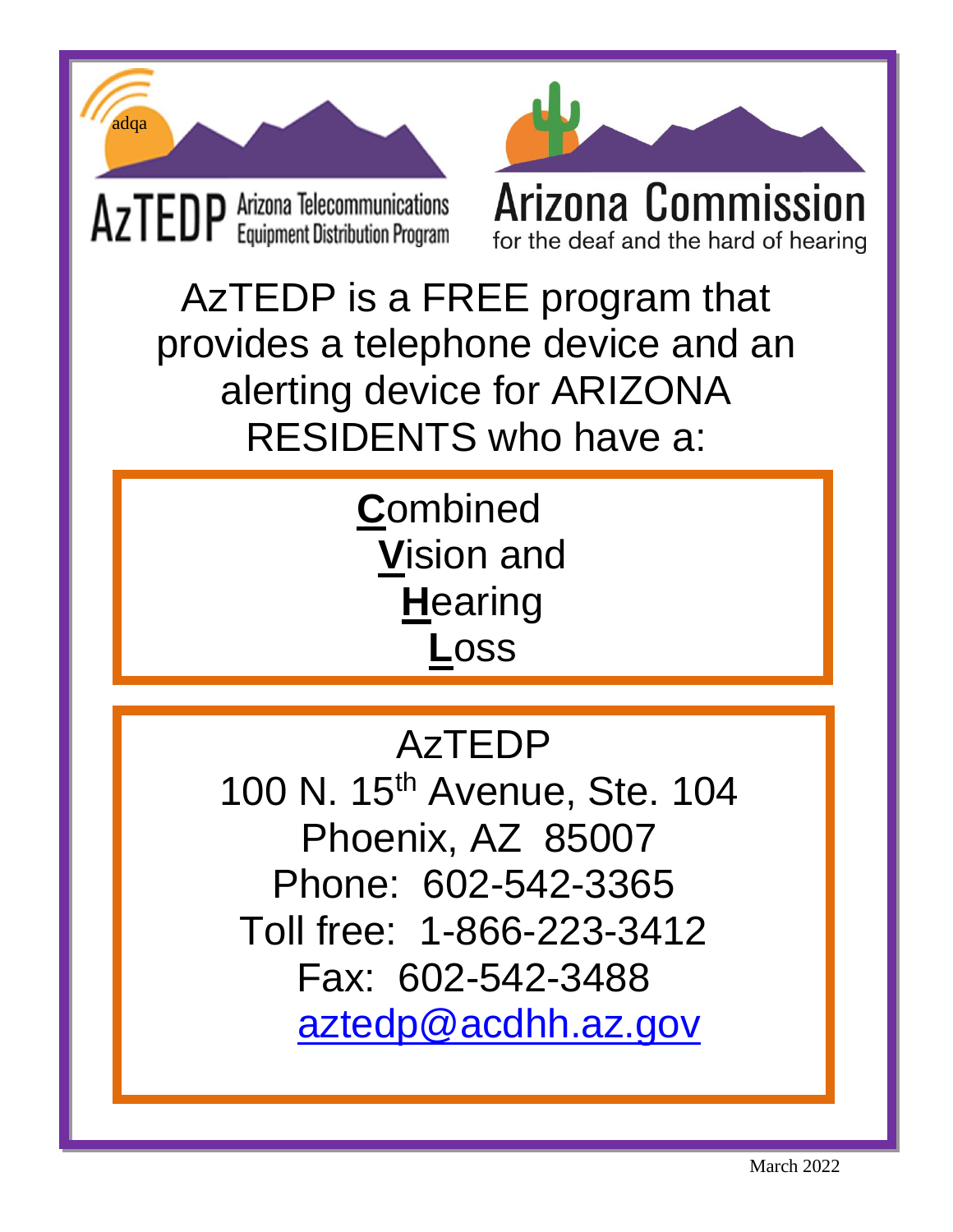**This packet contains:** 

# **1) EQUIPMENT CATALOG for CVHL.**

# **2) APPLICATION REQUIREMENTS**

# **3) REQUIRED FORMS**

**Demonstrations may be available on a case-by-case basis.**

**Please contact our office to obtain the expanded catalog for Deaf, Speech-Impaired, and DeafBlind.**

For assistance: <u>V.Thompson@acdhh.az.gov</u> 602-542-3365 or 1-866-223-3412 or [aztedp@acdhh.az.gov](mailto:aztedp@acdhh.az.gov)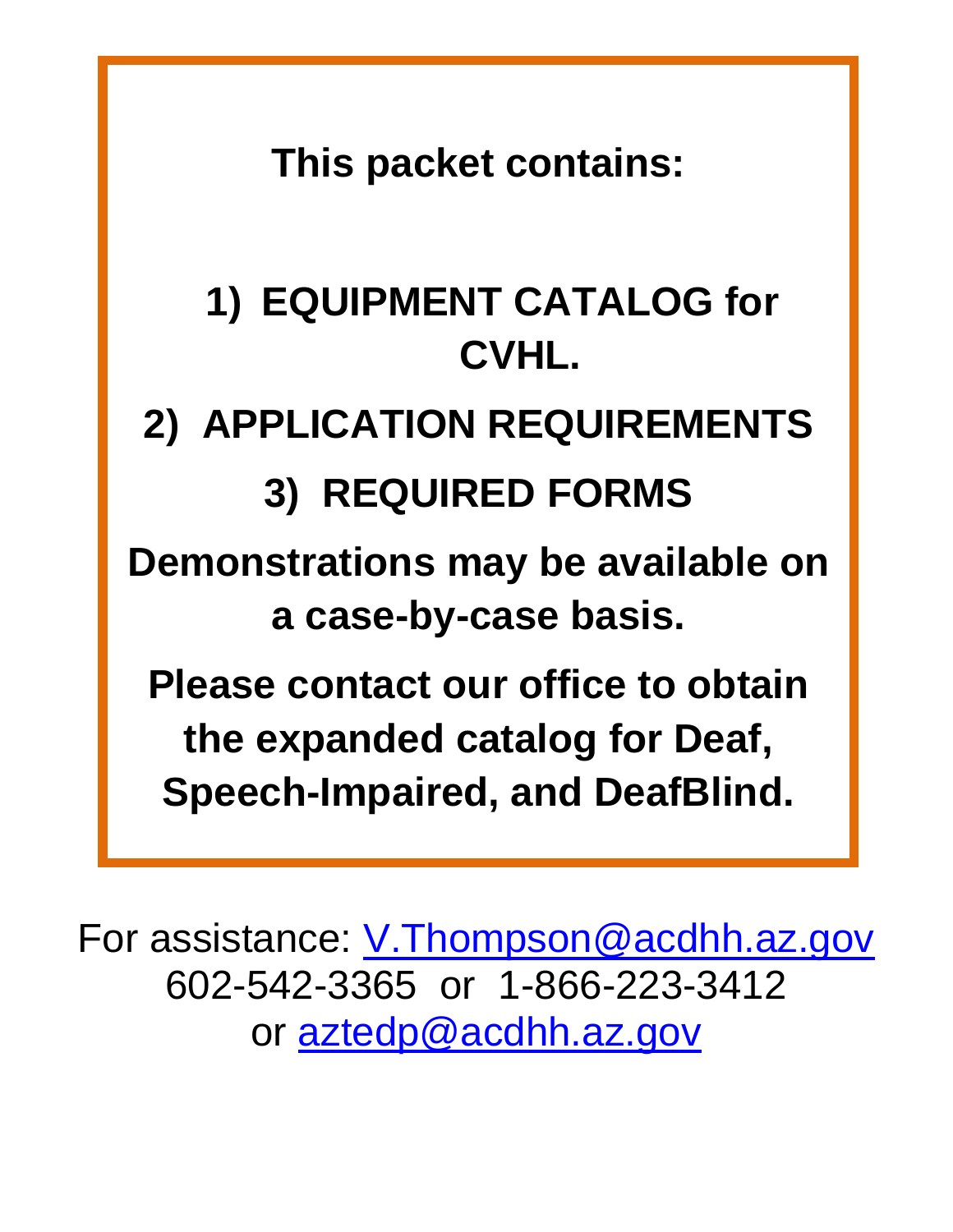**This form helps our staff understand what your phone needs are. Please submit this FORM with your application materials.**

#### **Things to Consider Before Choosing Your Equipment**

**Model Features – Circle all preferences:** 

**Caller ID screen Speakerphone**

**BIG BUTTONS Captions**

 **Speed Dial Voice-activated dialing**

**All phones have EXTRA LOUD adjustable built-in, ringers. If you need an extra alerting device such as a flasher or ringer, please contact us for consultation on alerting devices listed in this packet.**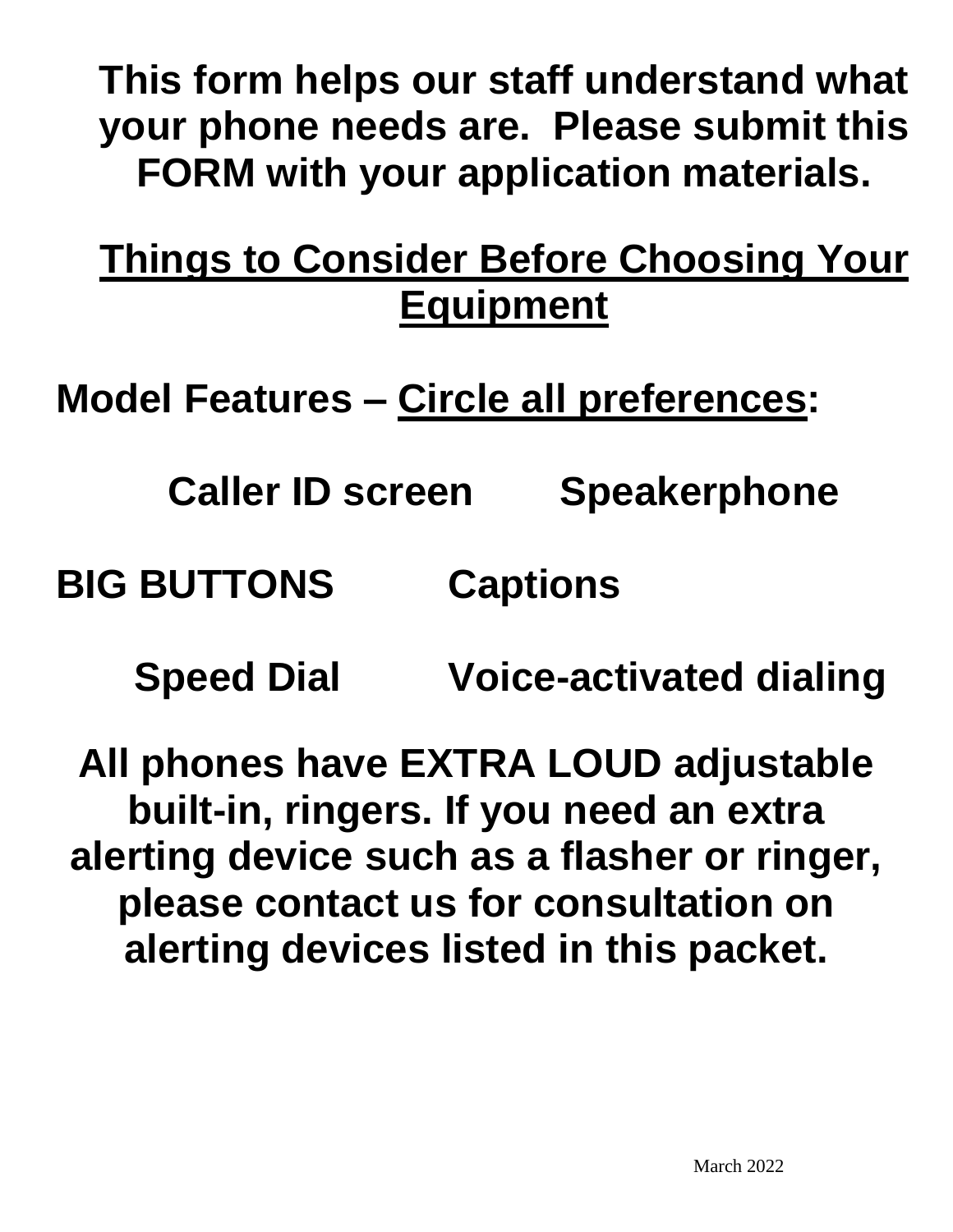# **Available Equipment for the Hard of Hearing**



#### **Corded - Clarity Alto**

**Plus:** The Alto Plus amplified corded telephone is for those with mild to severe hearing loss. It has up to 53 decibels of extra

volume when the AMPLIFIER IS TURNED ON. It also has a **speakerphone** option. It is capable of Caller ID if you are a Caller ID subscriber. There is a LOUD soft adjustable ringer with an optional visual indicator. It measures 10.4" x 8" x 4.4". It has three "One Touch Memory" buttons. It has a 4" backlit screen. Optional talking keypad.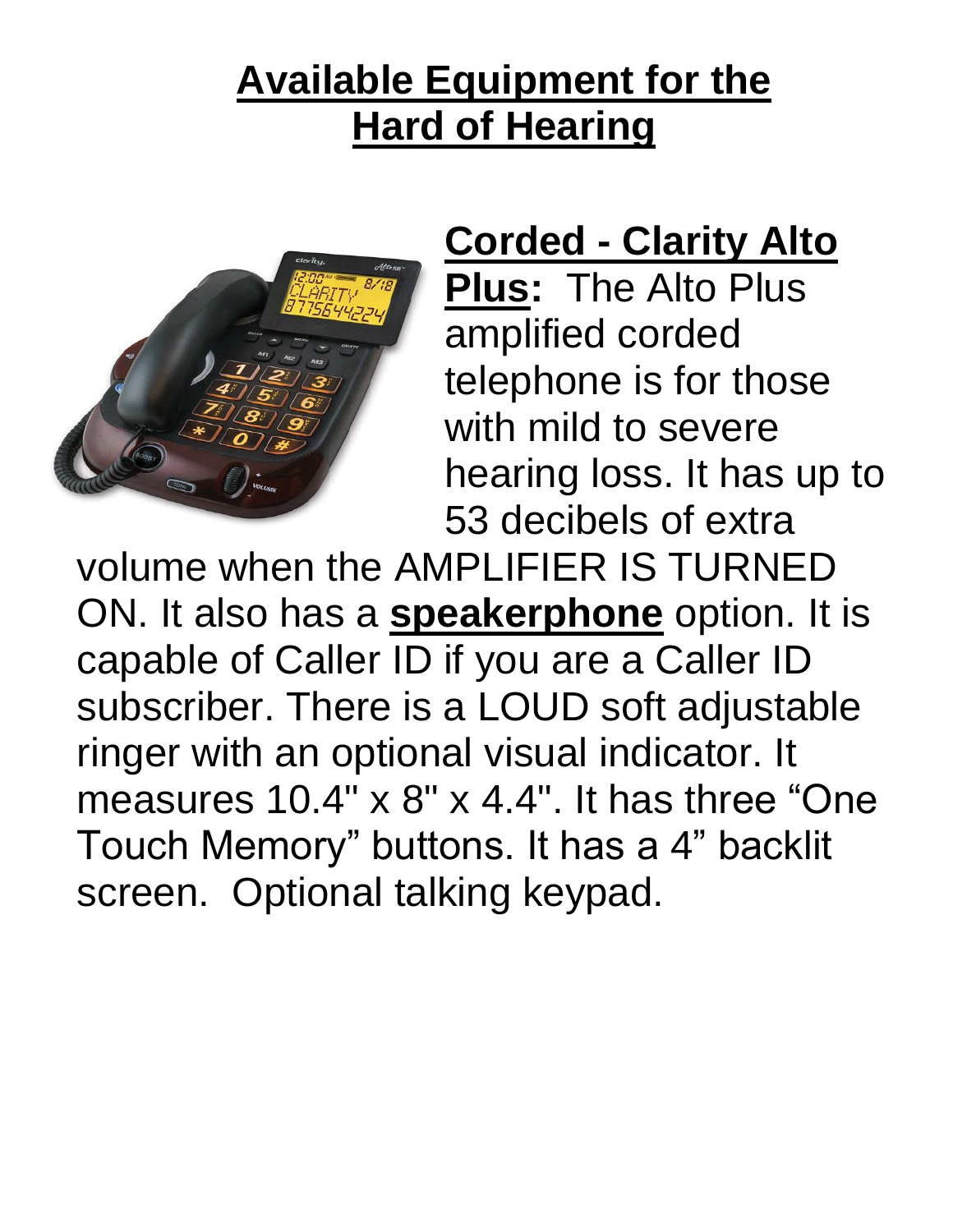

# **Corded - Geemarc Ampli550:** The Ampli550 has up to 55 decibels of extra loud amplification when the AMPLIFIER IS TURNED ON. It has an extra-large

LCD display, Talking Caller ID, and an extra

bright optional flashing ring strobe. The Ampli550 also includes a **speakerphone**, large talking numbers and nine memory dial buttons. It is capable of Caller ID if you are a Caller ID subscriber.The ringer has up to 95dB of adjustable ring & optional strobe signaler.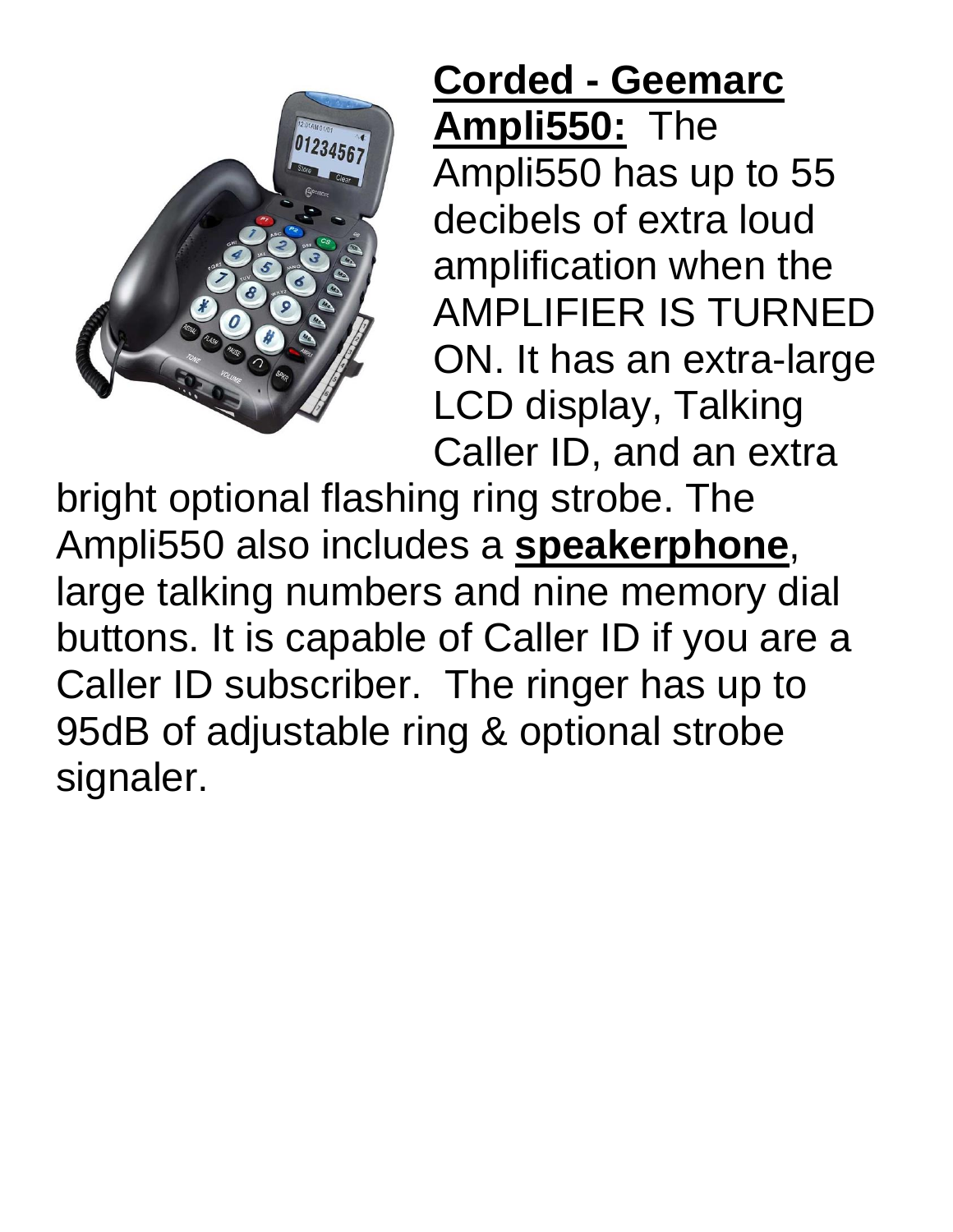

#### **Cordless - Clarity XLC 3.4+: includes Caller ID screen** The

XLC3.4+ has up to 50 decibels of extra amplification when the AMPLIFIER IS TURNED ON. It has a loud and clear **speakerphone**,

illuminated dial pad with large buttons that *CAN* speak the number dialed,

typically to assist visually impaired. It is capable of Talking Caller ID and has a Caller ID screen if you are a Caller ID subscriber. "Find" feature allows you to find misplaced cordless handset.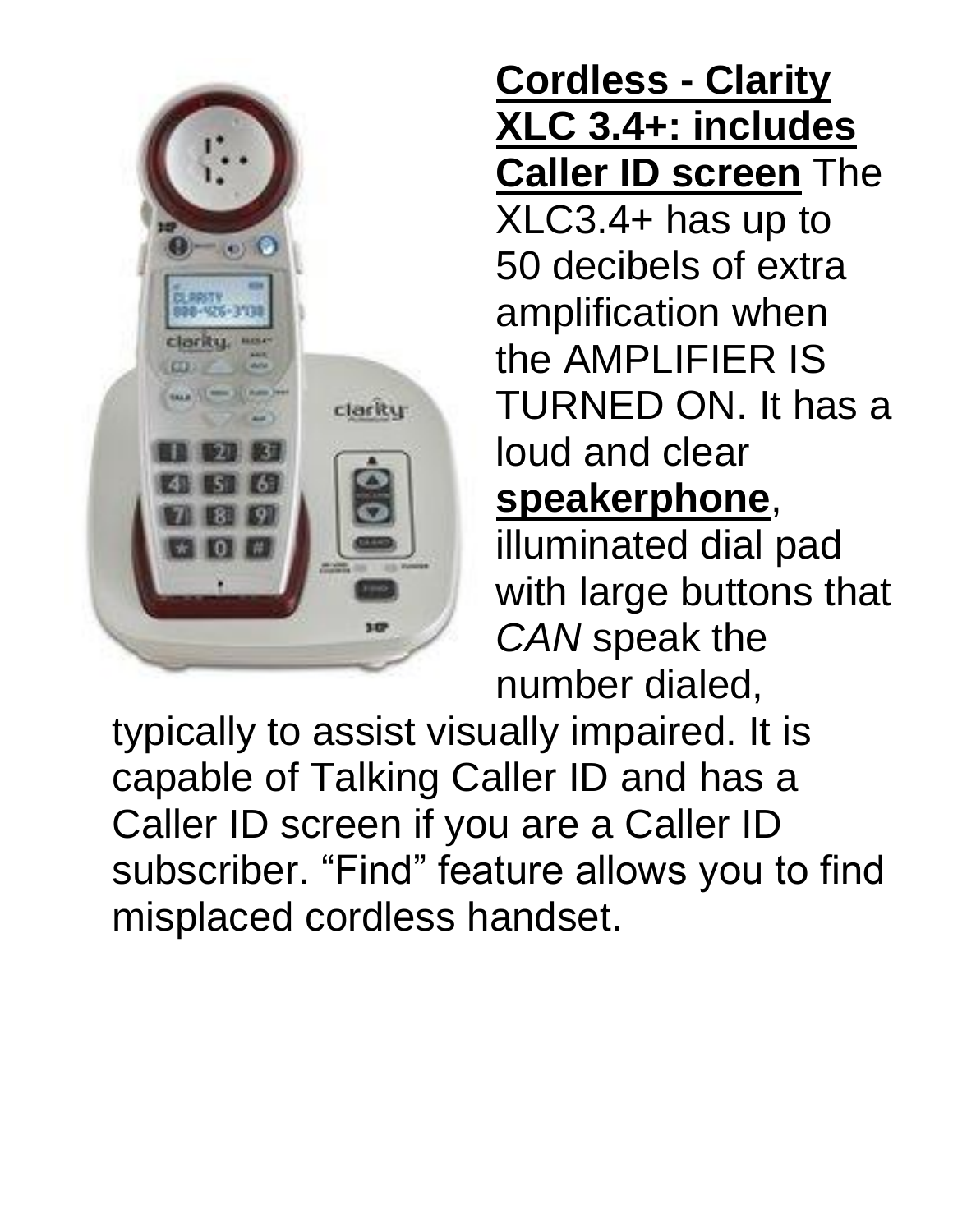

# **Cordless - Clarity XLC2+: no Caller ID**

The XLC2+ is a loud amplified cordless phone featuring up to 50 decibels of extra amplification when the amplifier is TURNED ON. It has a LOUD and CLEAR **speakerphone**. Illuminated dial pad with large buttons that can speak

the number dialed, typically to assist visually impaired. It has Talking Caller ID capability if you are a Caller ID subscriber. "Find" feature allows you to find misplaced cordless handset.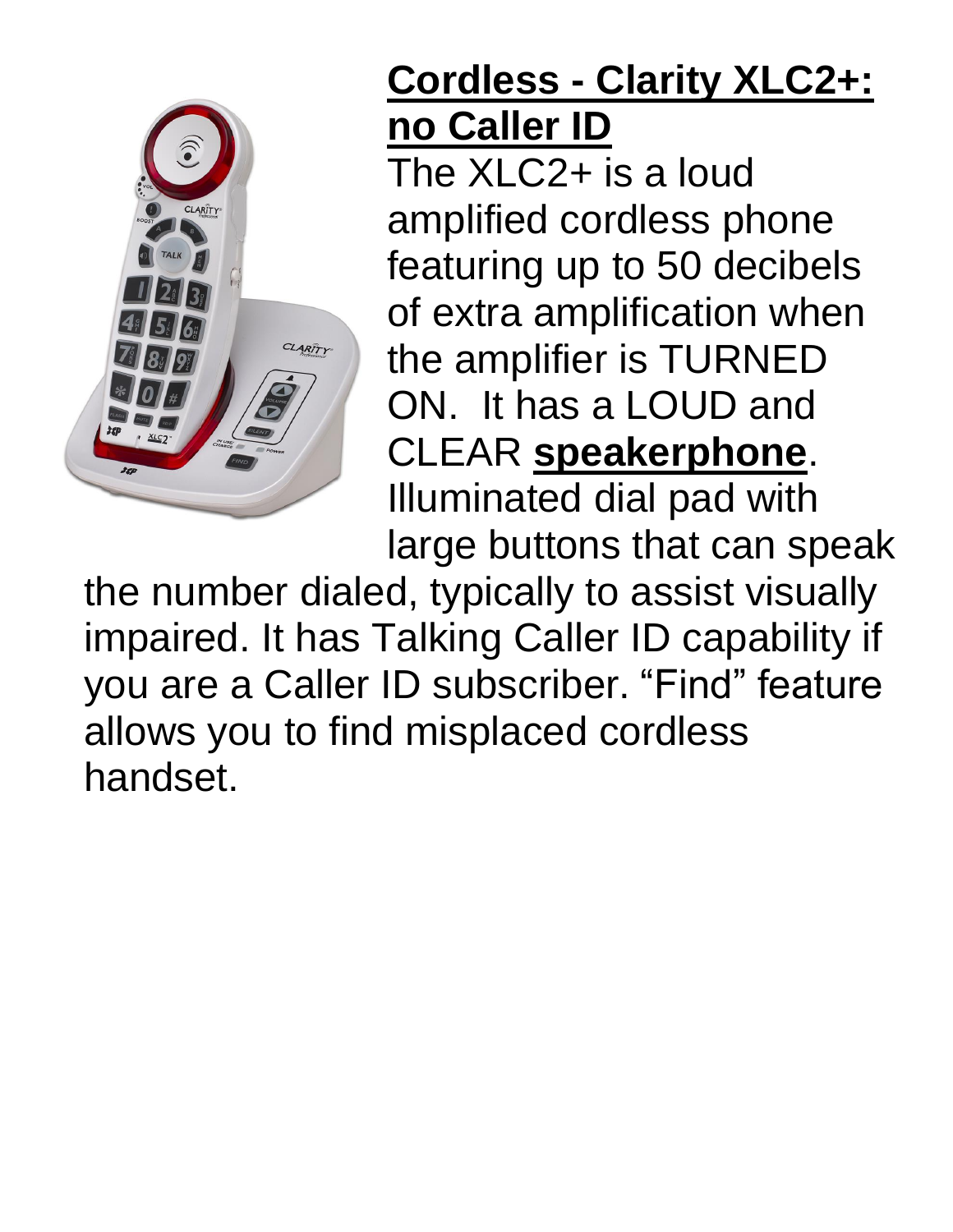# **Serene Innovations HD Amplified Telephone (HD-40P):**

This phone boosts amplification up to 26+dB. It has High-Definition Sound and Digital Sound Processing technology. Use the speakerphone or hearing aidcompatible handset. Nine convenient photo memory buttons for quick, onetouch dialing. Super-loud ringer and dual flashers for incoming call notification. Powered by the telephone line, no AC adapter required.

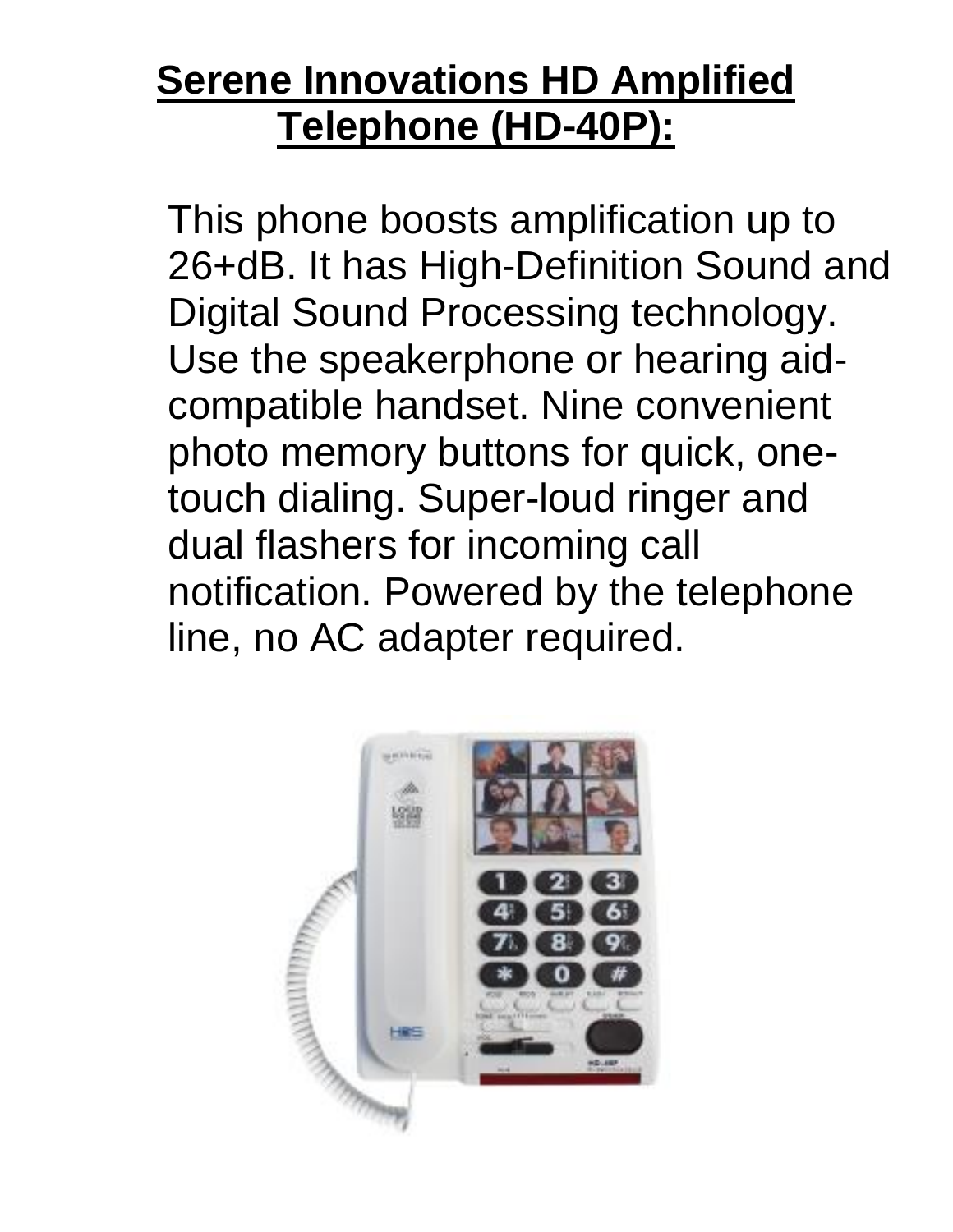

# **ClearSounds A1600BT**:

Amplified Talking Cordless Phone with Answering Machine and Bluetooth Bundle: The A1600 Amplified Cordless Phone with

Bluetooth allows individuals who depend on their mobile phones to benefit from the full range of amplification and frequency control. If you pair and connect your cell phone to the A1600BT Amplified Cordless Phone, you can use the phones together, in these ways:

• No searching for the cell phone to place or receive a cell call on the ClearSounds phone. The cellphone must simply be within Bluetooth range of the ClearSounds base.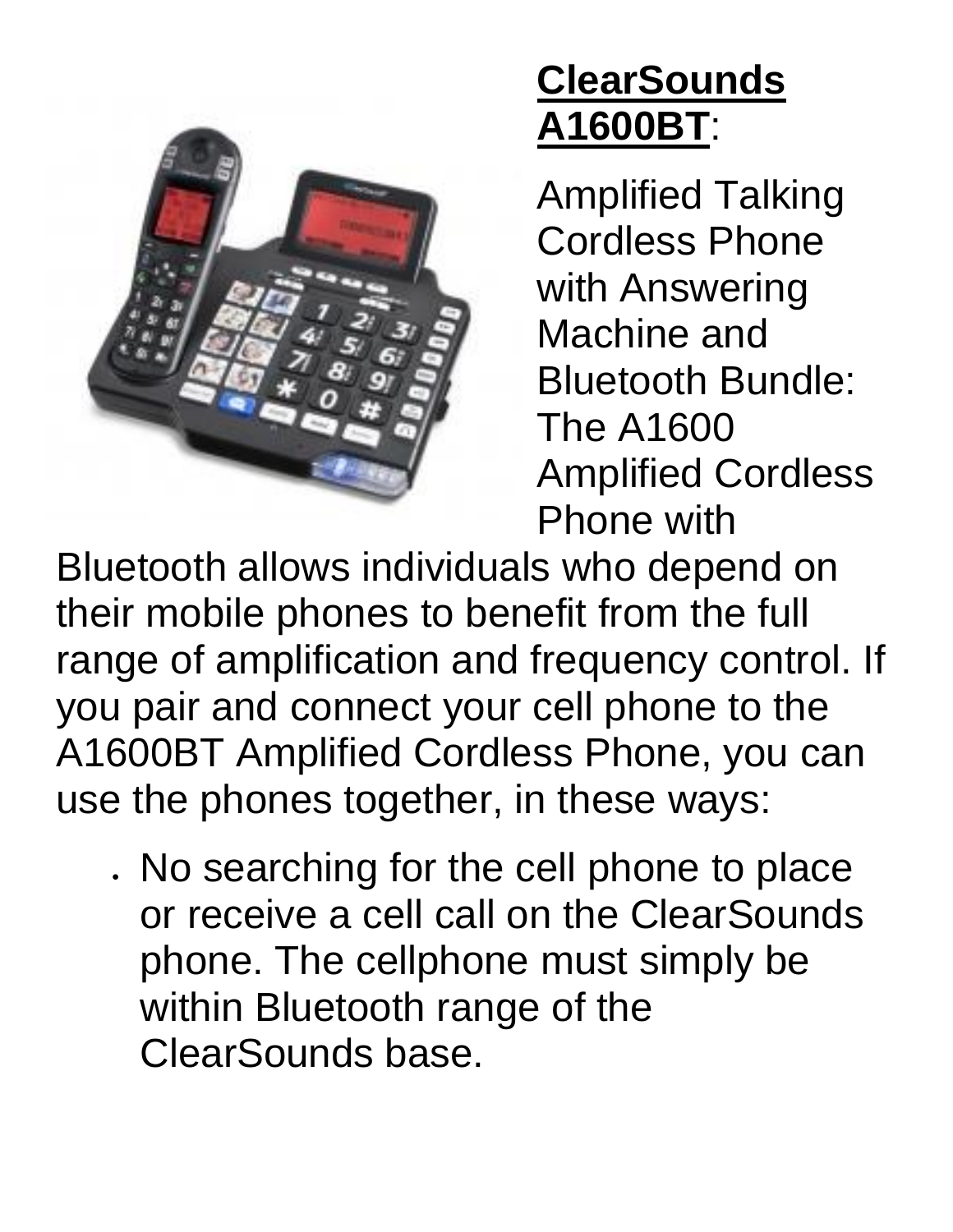- Switch cell phone calls between your cell phone and Clearsounds phone.
- Talk on the ClearSounds phone while your cell phone charges.
- Dial cell using ClearSounds phone inbound calls list, redial list or phonebook.
- Enjoy the ClearSounds phone enhanced volume (including ringtone volume), enhanced visual ring notification and enlarged keys.
- Talk hands-free using speakerphone.
- Headset or neckloop port included.
- Talk on ClearSounds phone with no concern about cell phone signal dropout.
- Use ClearSounds mute and hold features.
- While using the ClearSounds phone to talk on a cell phone line, receive or place a landline call at the same time.
- Landline service not required when used with Bluetooth<sup>®</sup> pairing.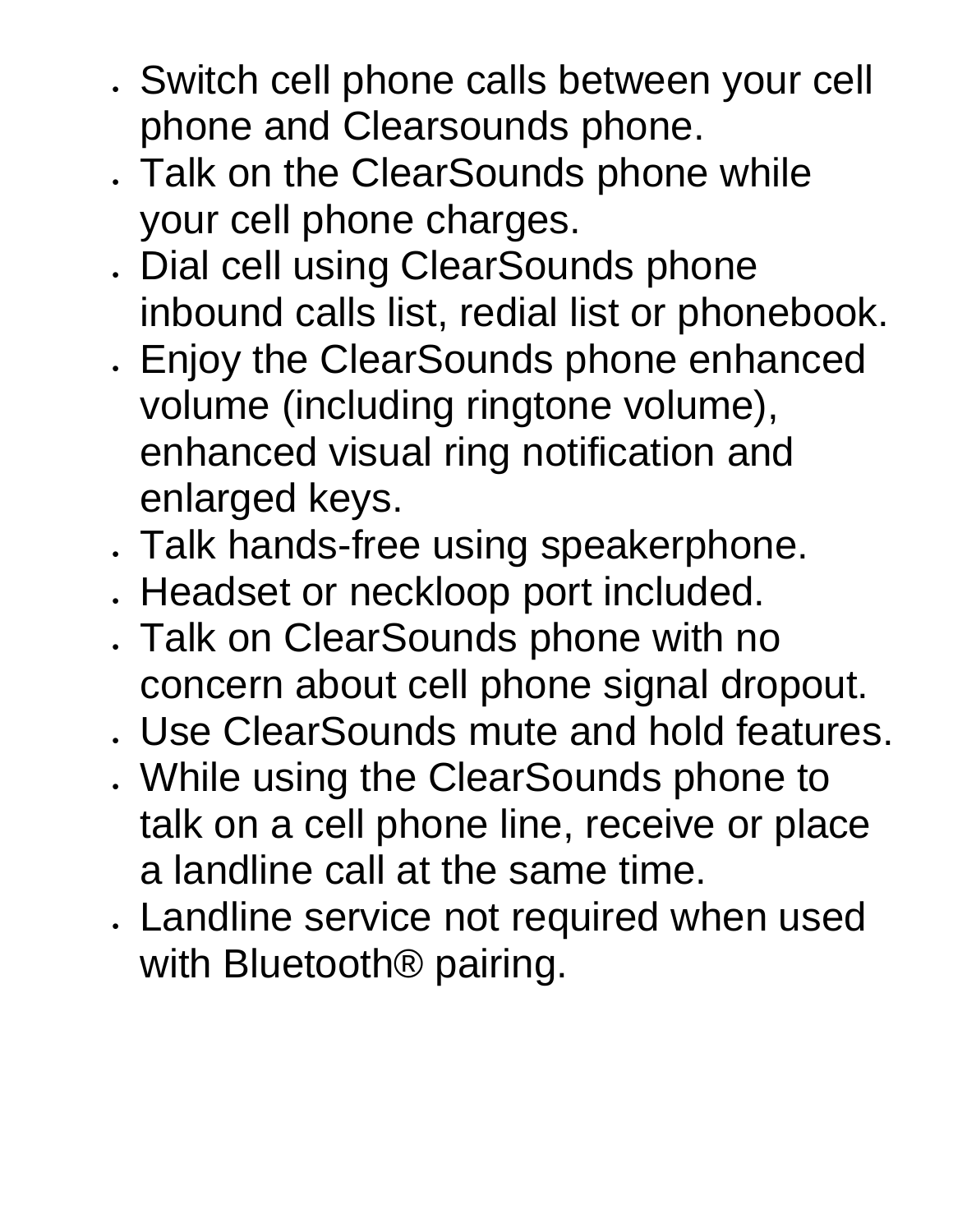# **Panasonic KX-TGM450s**: Amplified cordless phone with digital answering machine

Loud and clear with Volume Boost control for amplified caller voice volume up to 50 dB, plus six-level voice Tone Settings and a loud base unit Ringer. Understand more clearly with Slow Talk to slow the speed of speech in realtime and when checking



voice messages. Big white backlit LCD, enlarged Memory Dial Buttons plus bright red LED visual ringers on base unit and handset enhance visibility and calling convenience. Hear calls from noisy places with Noise Reduction to suppress background noise interference for clearer, more comfortable conversation. Includes Power Backup, Talking Caller ID, Talking Keypad, Phonebook, 9 Speed-Dials, 250-number Call Block, and is expandable to 6 handsets (sold separately).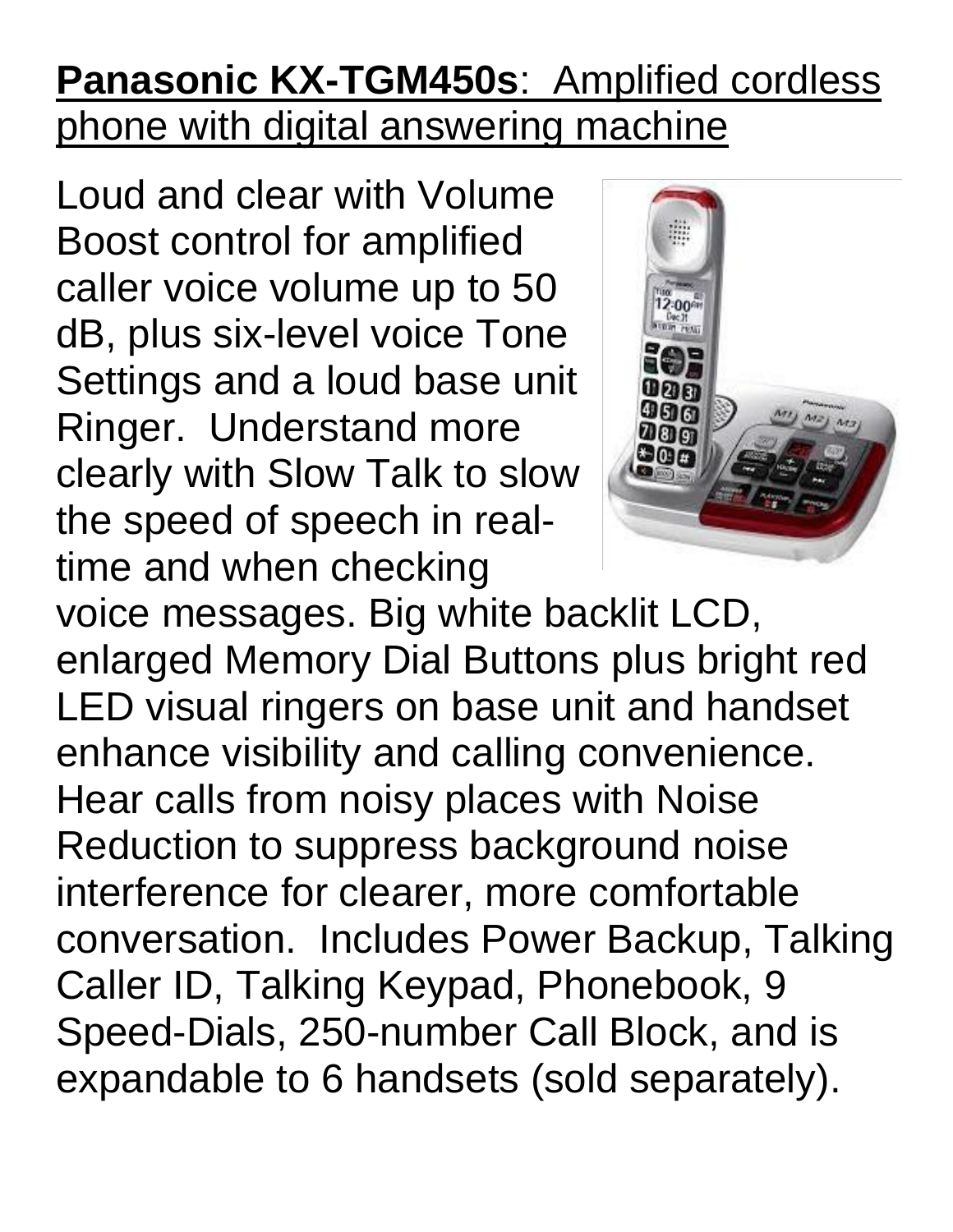#### **Panasonic KX-TGM430b:** Link2Cell Bluetooth**®** Amplified Cordless Phone with Digital Answering Machine KX-TGM 430b



Loud and clear with Volume Boost control for amplified caller voice volume up to 40 dB, includes six voice Tone Settings and a loud base unit Ringer. Understand more clearly with Slow Talk to slow

the speed of speech in real-time and when checking voice messages. Big white backlit LCD, enlarged Memory Dial Buttons plus bright red LED visual ringers on base unit and handset enhance visibility and convenience. Sync up to two cell or smartphones to make and take amplified cell calls and receive text alerts through Panasonic Link2Cell handsets, anywhere in the house. Includes Power Backup, Talking Caller ID, Talking Keypad and Phonebook, 9 Speed Dials, 250-number Call Block, Accessories, and Expandable to 6 handsets (sold separately).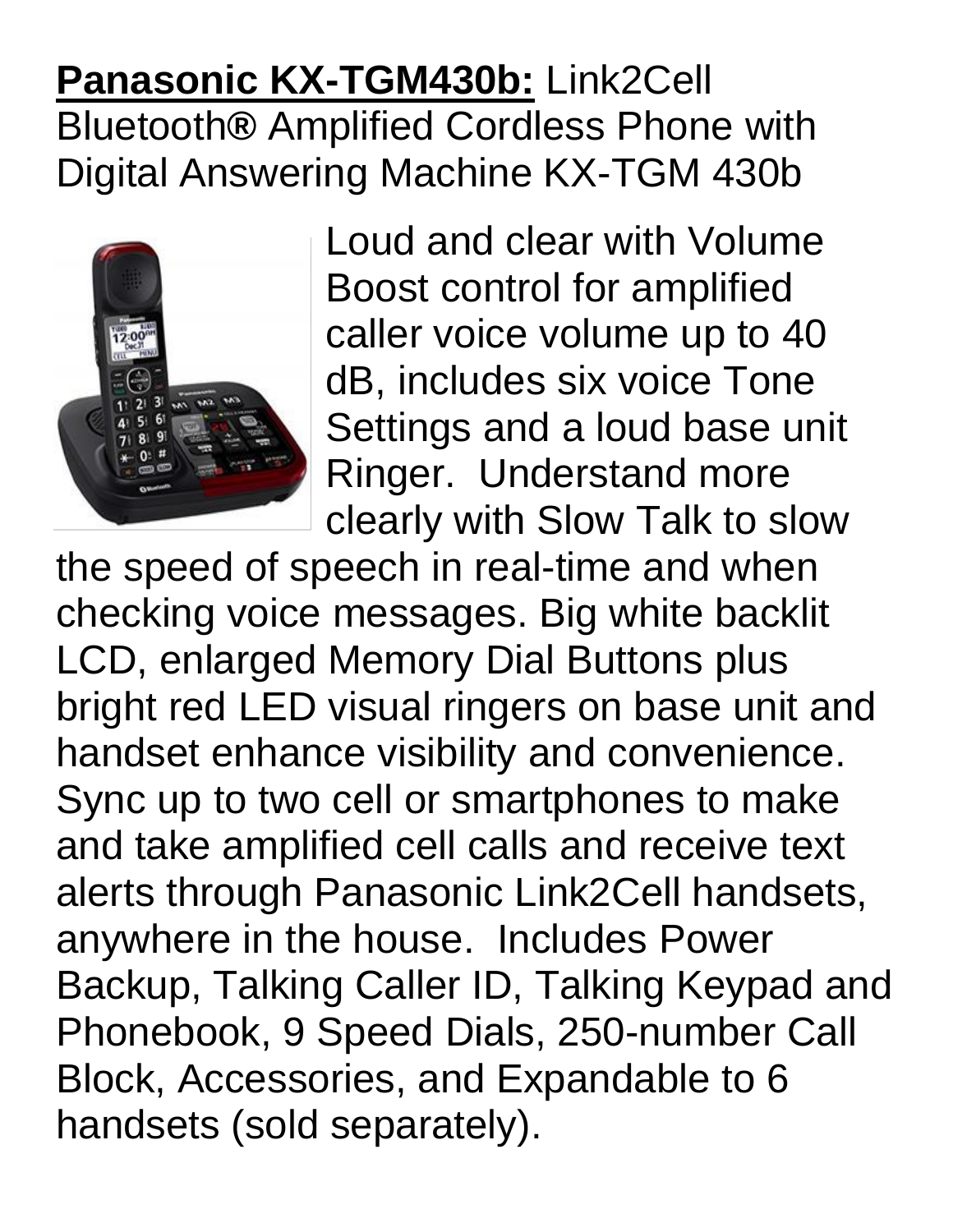# **Activocal Freedom Voice-Activated Phone Number Dialer**

This device is not a standalone telephone.

This device can be "bundled" with a



landline amplified phone listed above. For repetitive re-dialing of up to 60 stored numbers.

This device turns any landline telephone into a voice-activated telephone which is useful in aiding the visually impaired. It simplifies life for people with visual impairment, allowing them full communication without the need to press buttons, enter numbers, or hold a receiver.

#### **Features:**

- Stores and dials up to 60 phone entries.
- Each stored number can be 35 digits long.
- Very simple and easy to use.
- Does not interfere with line & phone use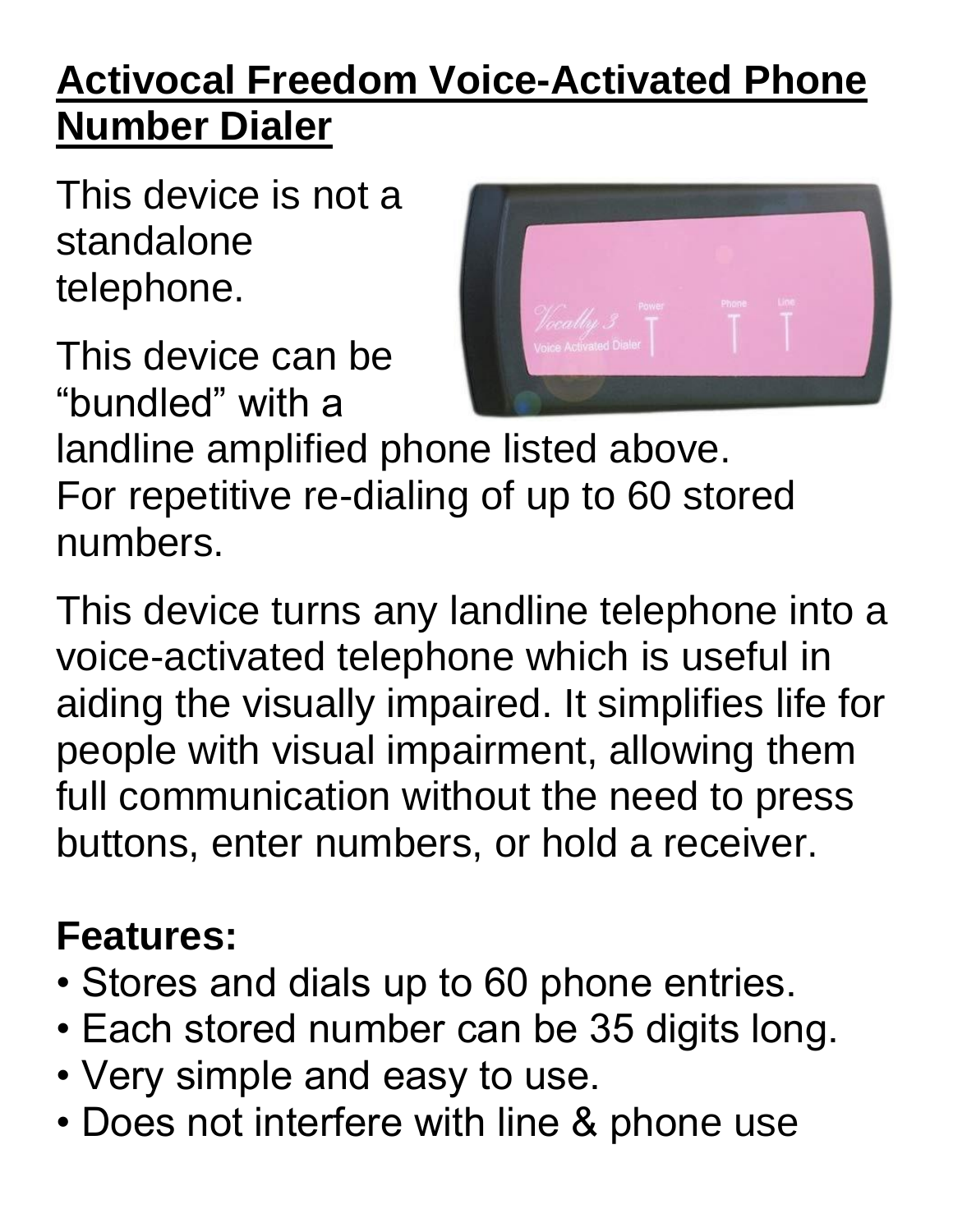- Very fast dialing with no mistakes
- Works with any landline phone
- Recognizes any language, tone and accent
- Interactive voice menu
- State of the art voice recognition technology
- Stored names playback
- High-quality name recording and playback
- Missing-line detection and audio warning
- A prefix digit and delay can be easily added or removed from all numbers (at once) to enable, and wait for, outside line access
- During a call, voice dialing can be activated again. This feature enables you to use the dialer in online banking services, etc.
- Remote online support using the phone line
- Menu-based language selection

• Menu-based mode change to allow Vocally to work independently or coupled to a speaker phone for a totally hands-free telephone system.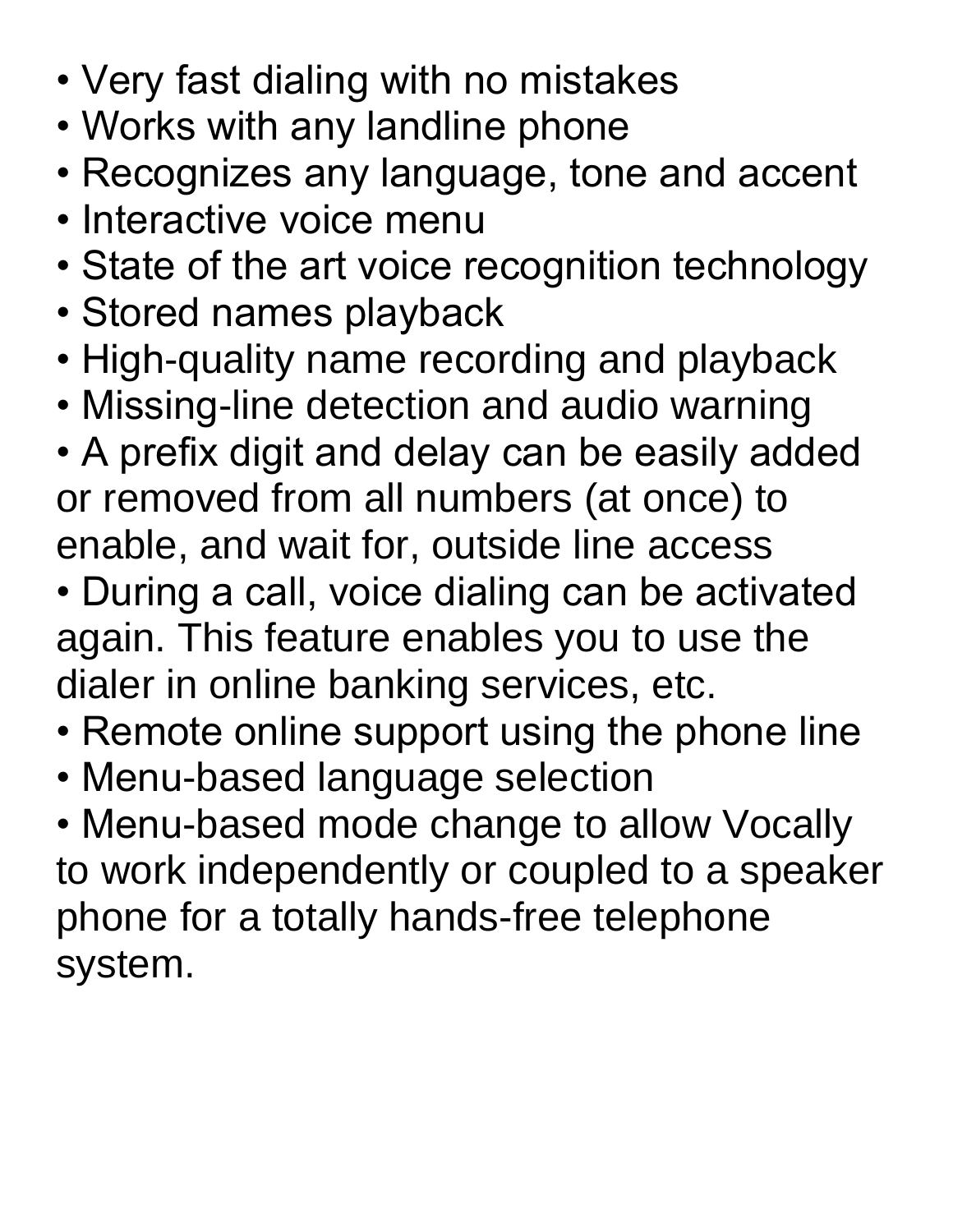# **Bluetooth Accessories to PAIR with your own cell phone:**



### **BeHear NOW headset:**



Assistive Hearing Bluetooth® cell phone Headset/Personal Amplifier

- The BeHear NOW assistive hearing headset combines the functionality of two devices into one;
- Bluetooth stereo
- headset for wireless mobile phone call and media.
- Assistive hearing device for enhanced intelligibility of speech for personalized sound amplification face to face
- Out of range notification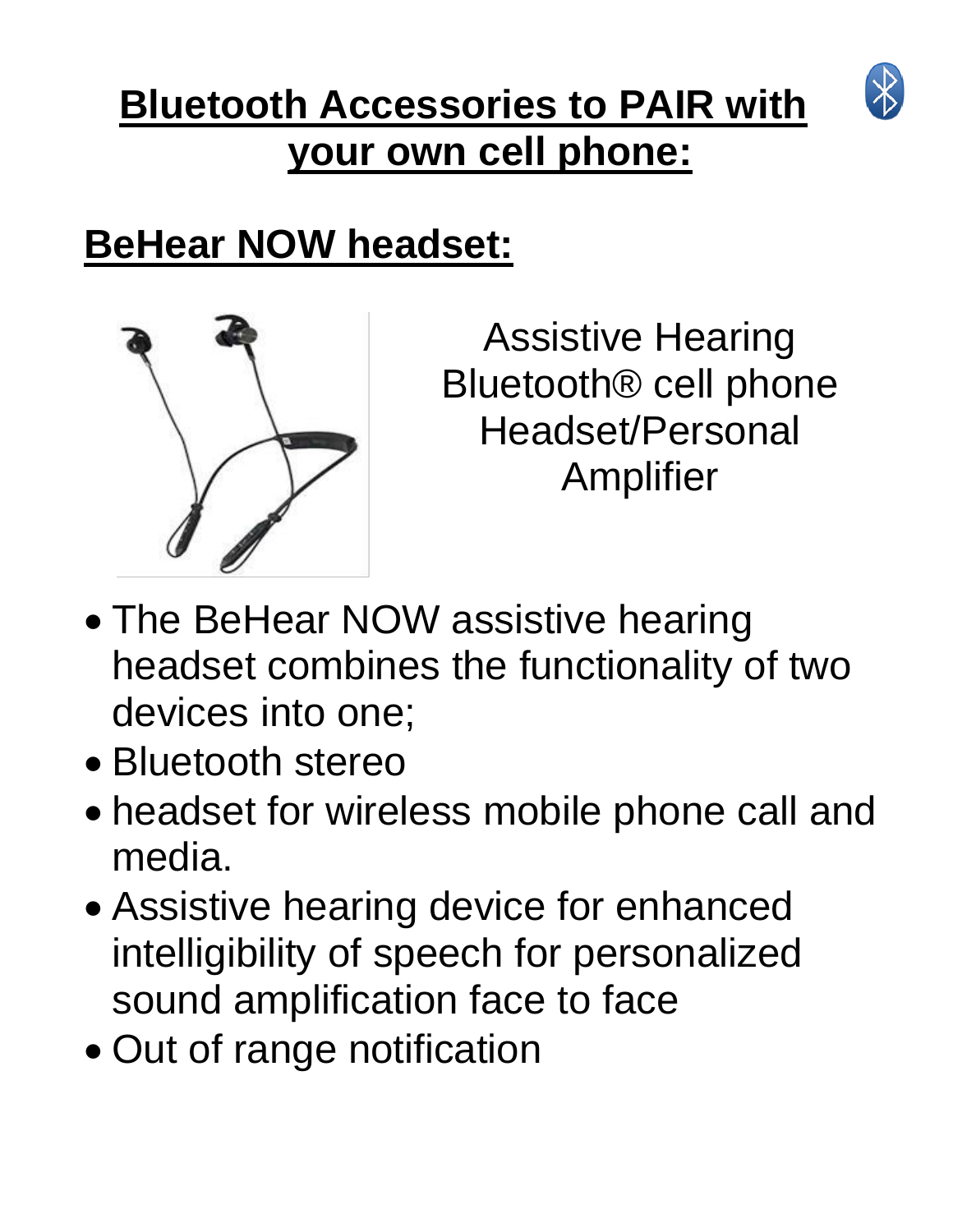#### **BeHear "ACCESS": This device has all of the features of the BeHear "NOW", and also has the additional functionality of a telecoil or "T-Coil".**

The T-coils in BeHear ACCESS can be activated wherever an INDUCTION LOOP system is installed. The wearer simply chooses either the **T-Coil** 



**Exclusive** or **T-Coil Transparent** mode. Typically, an induction loop can be found in places of worship, concert halls, theaters, universities, Government offices, banks, post offices, airports, museums and more. Induction Loop Systems transmit wireless audio input via a magnetic field to telecoil (T-coil) receivers. These receivers are found in many hearing aids, and now, in BeHear ACCESS headsets.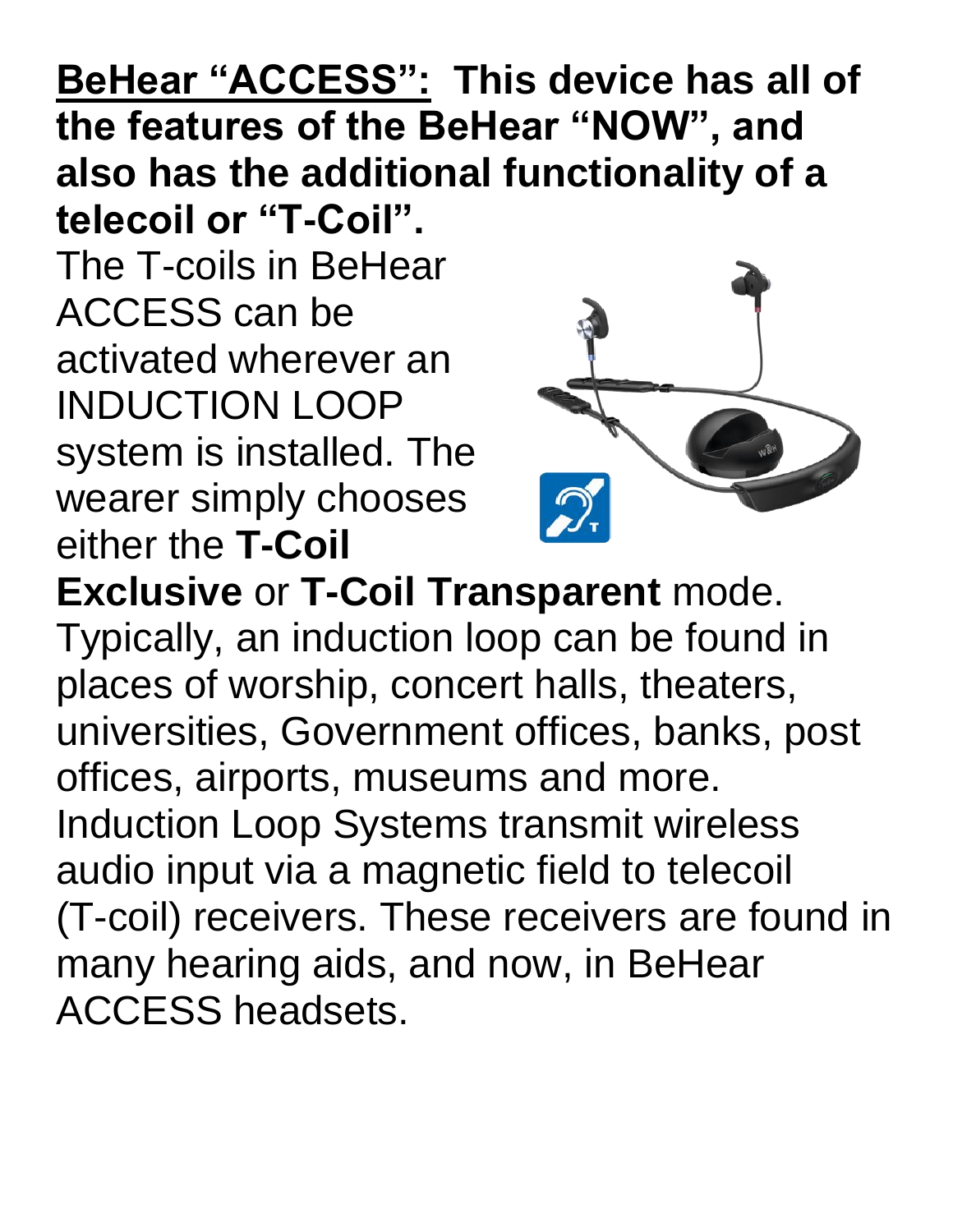# **Clarity AH200 headphones:**



Amplified Bluetooth**®** headphones amplify any Bluetooth-enabled audio device.

- Amplified headset that pairs with mobile devices, tablets, and other wireless enabled devices
- Two hearing profiles to enhance you listening experience
- Over-ear sleek, stylish headphones that are stylish and functional
- Pairs with mobile phones wirelessly so you can take calls or listen to music
- On-ear controls and mic to control music or accept and end calls
- Pillow soft ear cushions with adjustable headband for long wearing comfort
- Uses micro-USB charging cable
- One (1) year limited warranty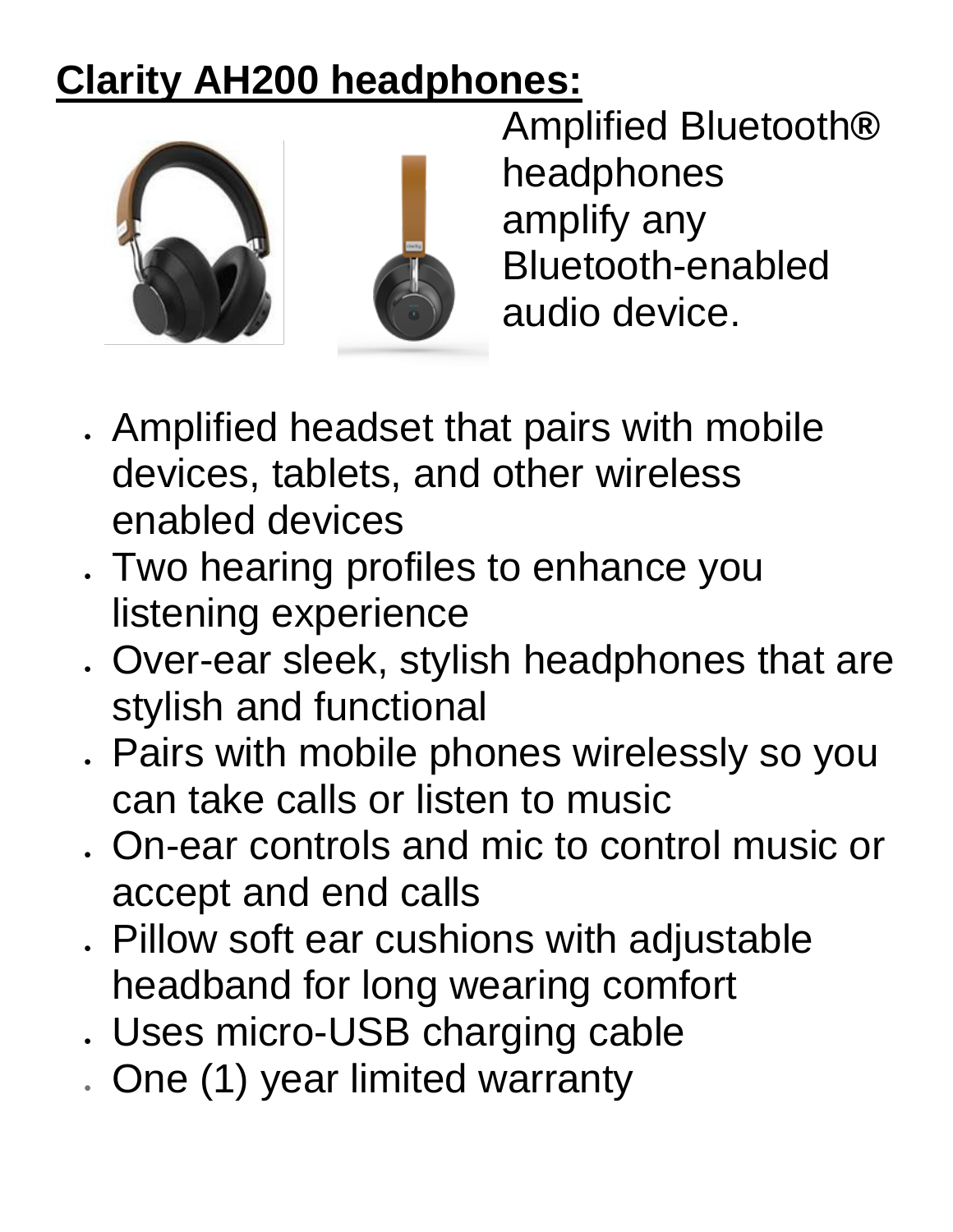# **Clearsounds QT4PRO Quattro Pro Portable Assistive Listening System**

Bluetooth Neckloop and Removeable Omni-Directional **Microphone** 



- STREAMS AMPLIFIED SOUNDS - The Quattro Pro has a detachable mic which picks up the sound, transmits it to the neckloop, which your headphones are plugged into.
- WORKS FOR ANY LISTENING ENVIRONMENT - The assistive listening device enables you to hear phones calls, T.V. sounds, music, meetings, etc.
- MAKES SPEECHES MORE AUDIBLE FOR YOU - The detachable omnidirectional mic picks up the sound of the speaker. You can adjust its sensitivity to minimize the background noise.
- PROVIDES RELIABLE AND SECURE CONNECTION - No one can eavesdrop while you're using the Quattro Pro.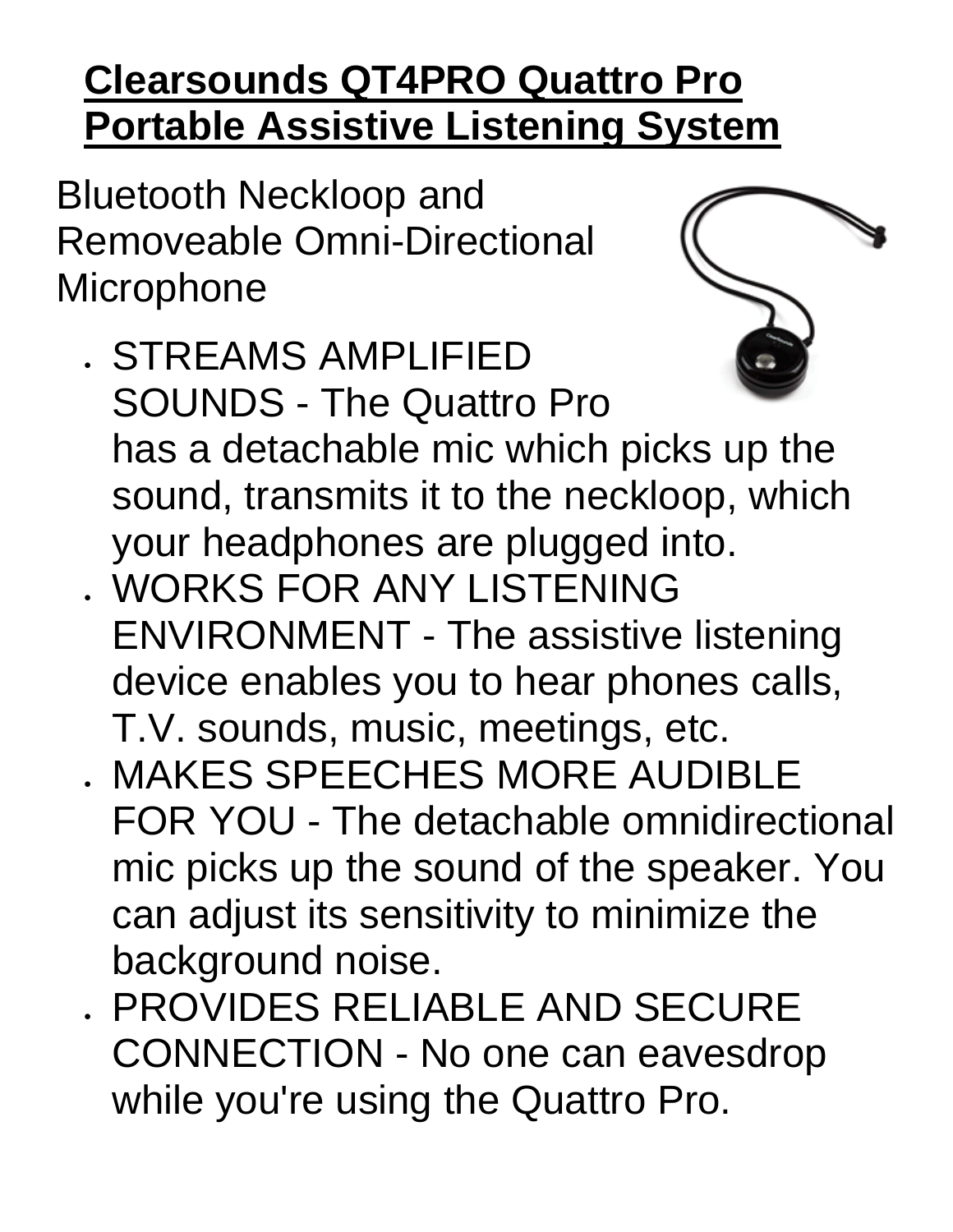# **What About an AzTEDP land line CapTel?**

# **In our experience:**

- MOST PEOPLE, after understanding the differences between a phone requiring the use of the Arizona Relay Service and an amplified phone, choose an amplified phone.
- The most successful CapTel users are typically those with a such poor speech recognition that they simply don't have a choice but to embrace waiting to READ the captions.
- Though captioned phones are "FREE", the captions are provided by the Arizona Relay Service and paid for by the minute by the ACDHH.

Please contact us for consultation, if possible.

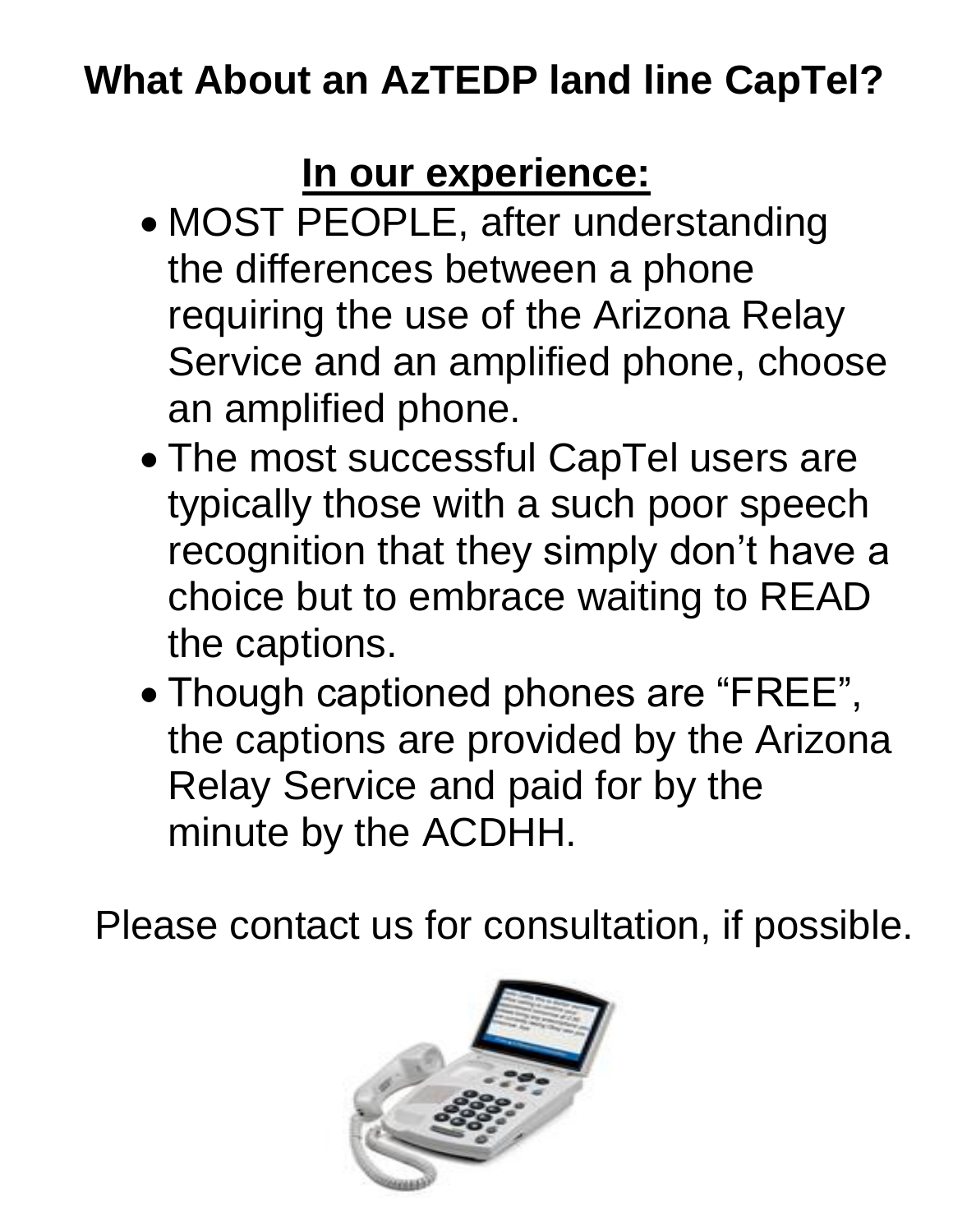#### **Alerting Device Model Choices: for people who need light/sound/vibration to access environmental sounds.**

#### **Serene Innovations CentralAlert CA-360 Alarm Clock with Remote Receiver (Connects to a lamp you provide):**

The CentralAlert™ CA360 from Serene Innovations is an all-inone notification system for your home. It has a bright, built-in flasher and ajustable volume.

CA-PX Please note only phone/TTY/videophone, doorbell, and alarm clock



functions are included. Motion, alarm and sound detectors, such as baby cry and smoke detector sold separately.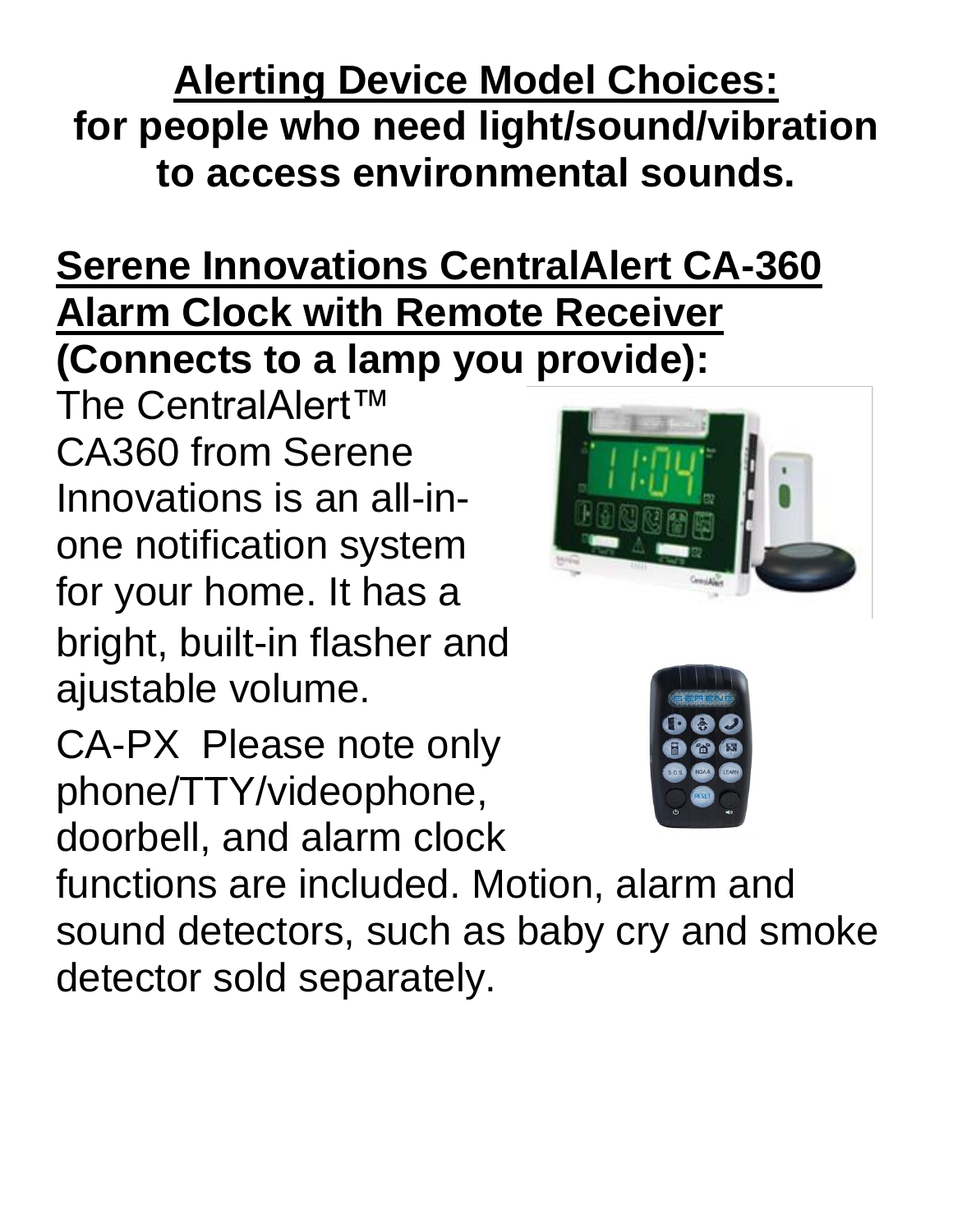- Braille buttons for use of use by individuals with low vision.
- Includes wearable receiver, doorbell, home/cell phone ringer/flasher, and bed shaker.
- Enhance your communication, safety, and awareness.
- Lightweight, portable, pager-style notification system with 150-ft. range.
- Strong vibration, loud audio tone, and bright flasher.
- Additional accessories available.
- Rechargeable batteries for CA-PX only and AC adapters included.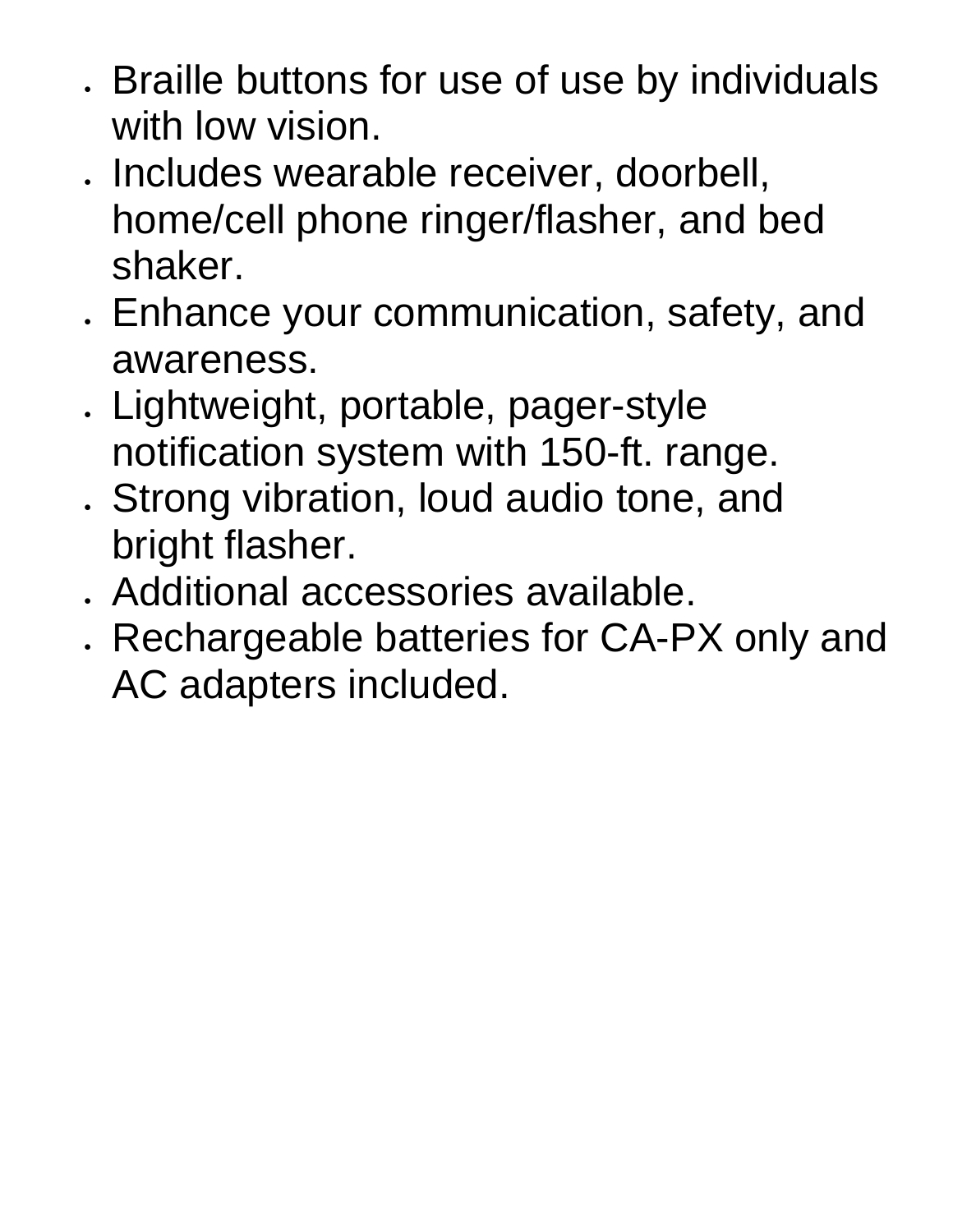# **Serene Innovations Central Alert CA-380 Wearable Notification System:**

The CentralAlert Wearable Notification System is a personal signaling system for deaf and hard of hearing people designed to alert the individual to phone calls and texts via a personal vibrating pager with detachable bed shaker.

- CA-CX Phone **Signaler**
- CA-PX Personal Pager
- CA-DB doorbell
- 9V bed shaker
- Alerts to the telephone and cell phone
- Output jack for bed shaker
- Up to 200 ft operating range
- Audible ringer, visual light & vibration

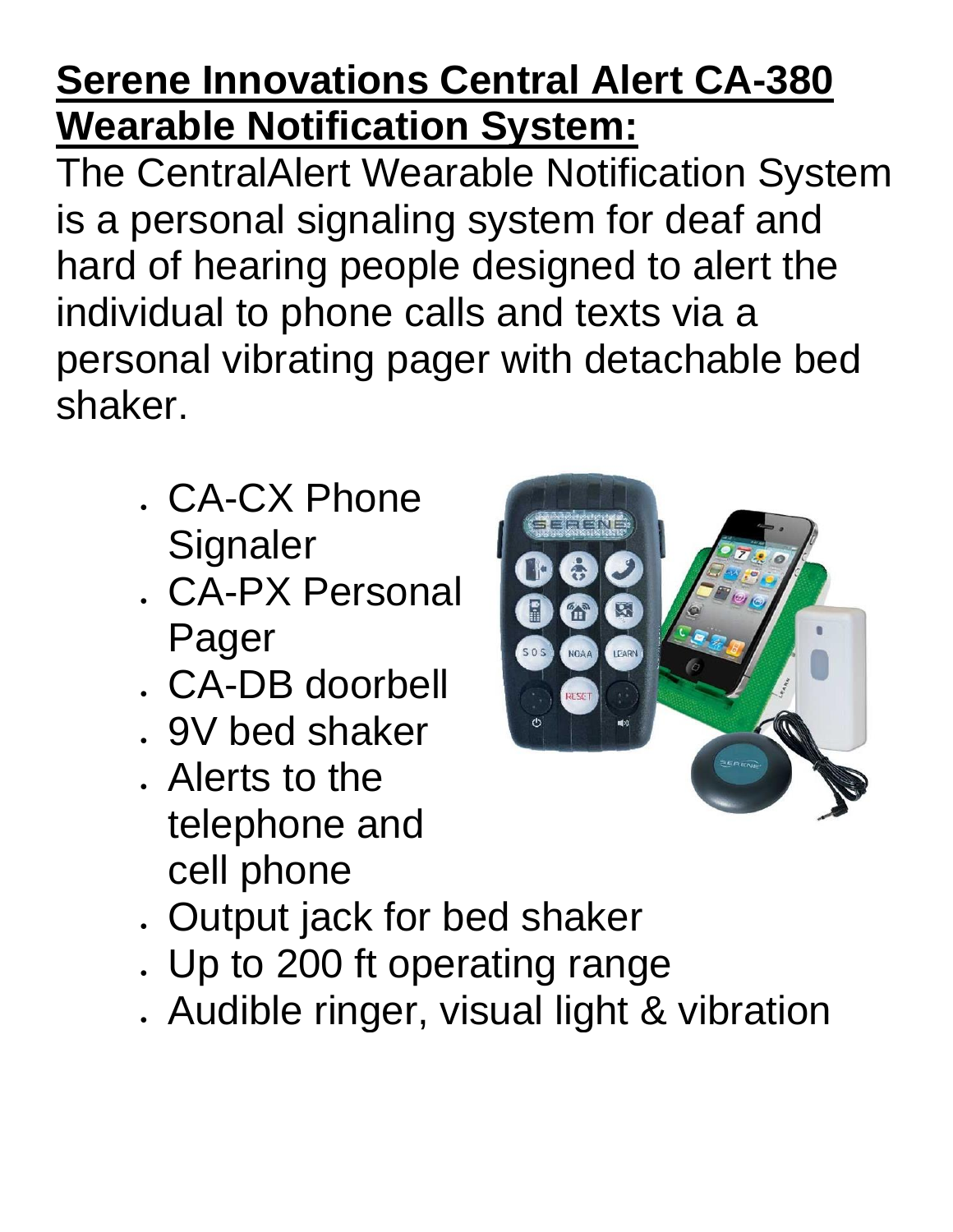# **SR200 Super Phone Ringer**

- •Extra loud ringer up to +95 decibels
- •Four selectable ringing patterns/tunes
- •Adjustable ring volume and tone
- •Dual modular phone jacks for easy plug in connections
- •Visual indicator
- •Electrical adaptor included

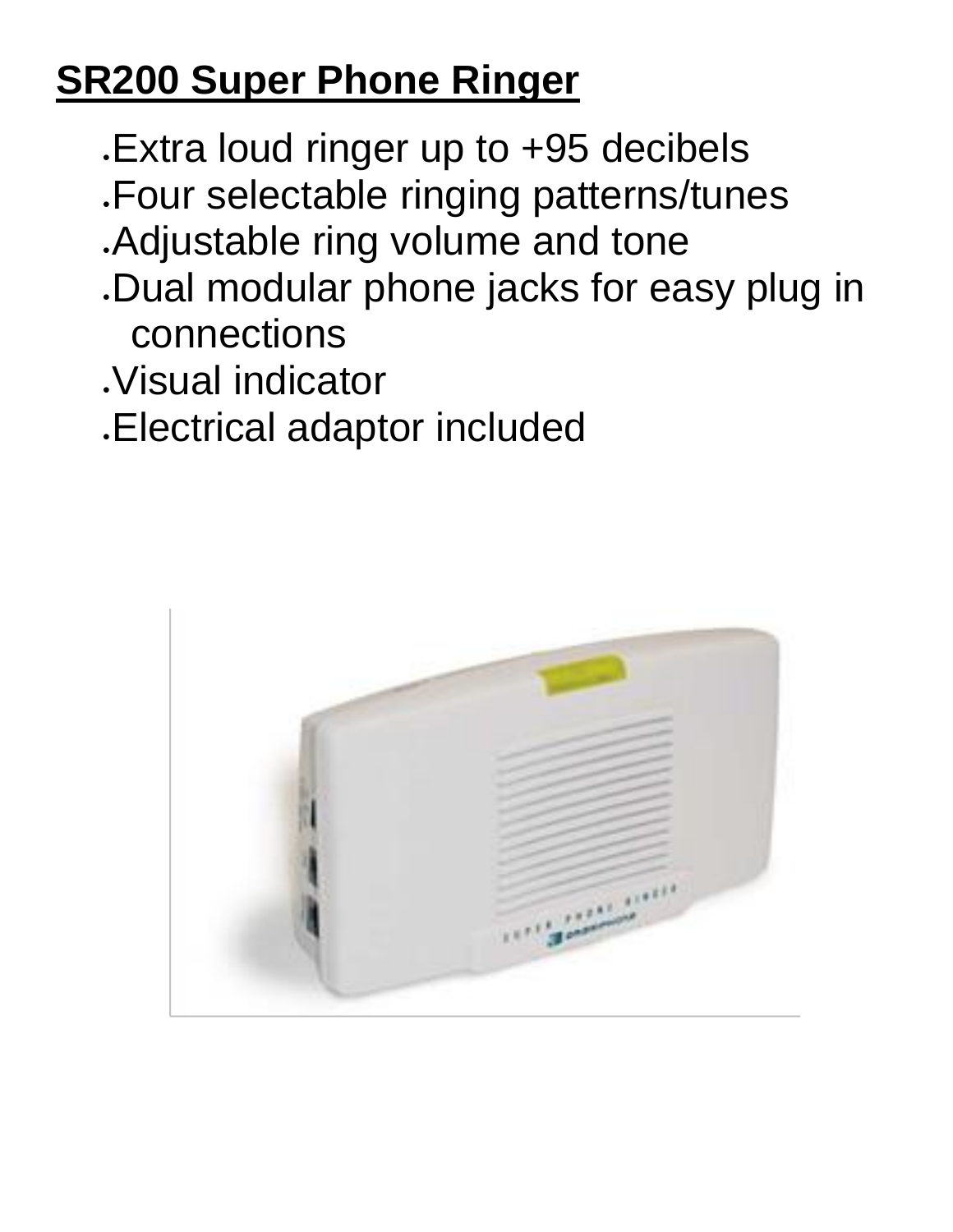# **Clarity Alertmaster AL 10**

•Landline phone or videophone flashes a connected lamp for added notification •Visitors ring the wireless doorbell •Alarm clock with snooze and vibrating disk awaken even deep sleepers •Large, brightly lit icons and lights •Distinct flashing patterns and icons on unit help you distinguish between events •Large button to turn lighting On or Off •Large 3.5" clock display (measured diagonal) •Adjustable display brightness •Dual power backup keeps the system running when the power is out. Please note that only phone/TTY/videophone, doorbell, and alarm clock functions are included. Motion, alarm and

sound detectors, such as baby cry and smoke detector sold separately.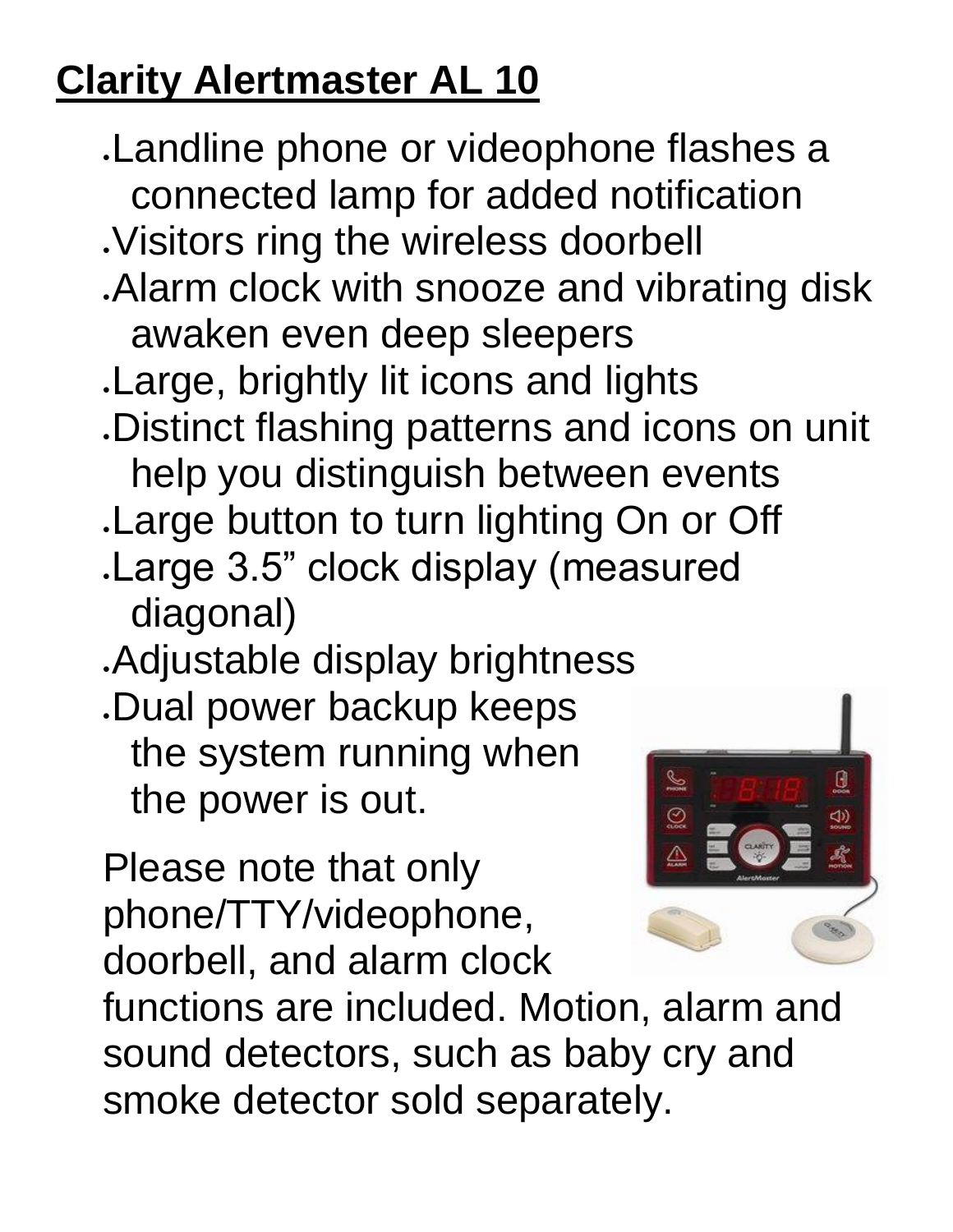#### **SquareGlow Home Kit:** SquareGlow Home Kit: SquareGlow<sup>™</sup> HomeKit gives you a complete *home* alerting system for the telephone and door.

- One wireless doorbell
- One telephone signaler
- Two flashing receivers
- Seven customizable LED colors: white, green, red, yellow, blue, aqua, and purple
- 52 Ringtones



- Range of up to 600 feet
- Can add additional transmitters or receivers

• Multiple volume levels; up to120 dB The [SquareGlow™](https://www.squareglow.com/) landline telephone/VP transmitter lets you know when you have an incoming landline phone or videophone call. When paired with the [SquareGlow™](https://www.squareglow.com/) Receiver (Flasher), you will be alerted by seven adjustable colors LED flashing lights that let you know that you have an incoming call. (This device is NOT for mobile phones)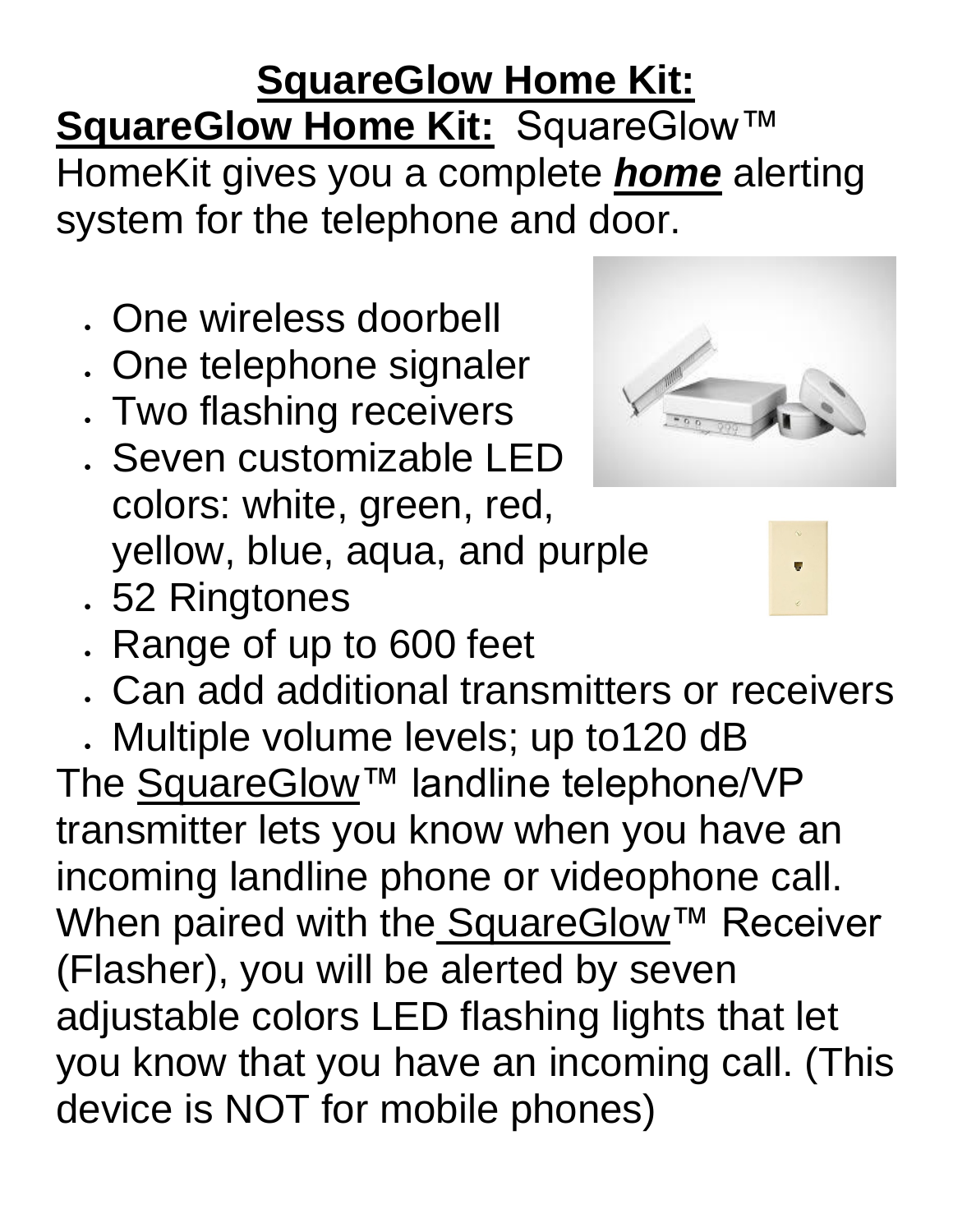# **Application Steps: Just follow the steps**

# **Step #1: Complete the Application FORM:**

Part A: 1) Complete the application, sign where it says "applicant signature"

> 2) Write in your equipment model choice. Contact us if needed.

Part B: This can be completed as "contact" only" if friend/family is helping the applicant. If someone is truly acting on behalf of the applicant, please see form.

Part C: This portion MUST be completed and SIGNED by your PROFESSIONAL.

#### **Step #2. Sign the Conditions of Acceptance FORM:** Read, sign and date.

### **Step #3. Statement of U.S. Citizenship/Alien Status for State Benefits FORM:**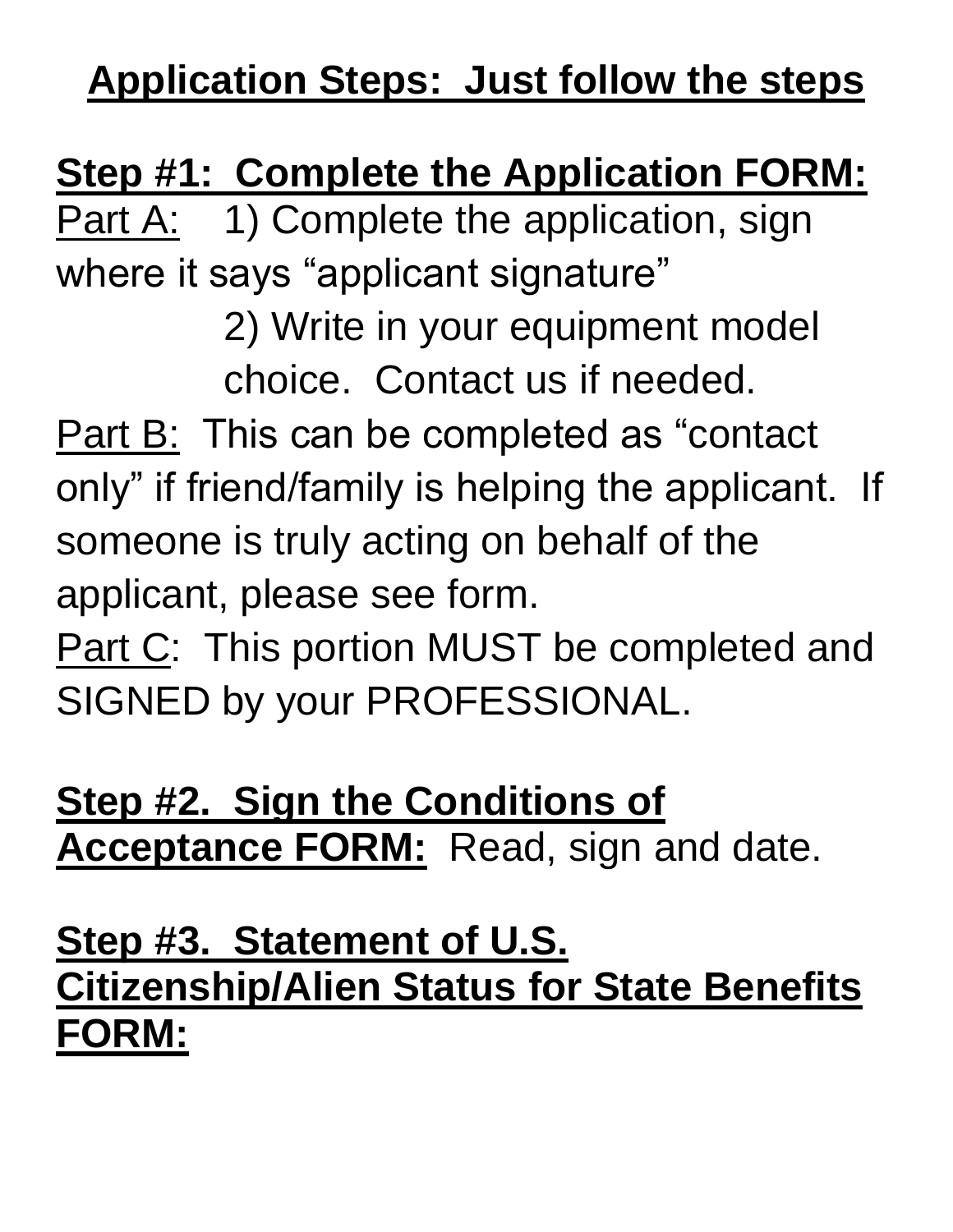# **You must submit photocopied proof that you (CURRENT NAME) are a U.S. Citizen.**



- Complete every blank on the citizenship form
- Check the box of which kind of photocopied documentation you will be submitting for citizenship.
- Sign and date page two.
- **Provide a photocopy** of the document(s) that prove you (*current name*) are a legal resident of the U.S.A. **Most common are:** U.S. Passport with current name *or* U.S. Birth Certificate. If using Birth Certificate and last name has changed, (typically for ladies upon marriage) see below.
	- **Notice: Last name changes for women are the most common challenges in proving United States Citizenship and Identity:** Women who are using their Birth Certificate with their MAIDEN name for proof of U.S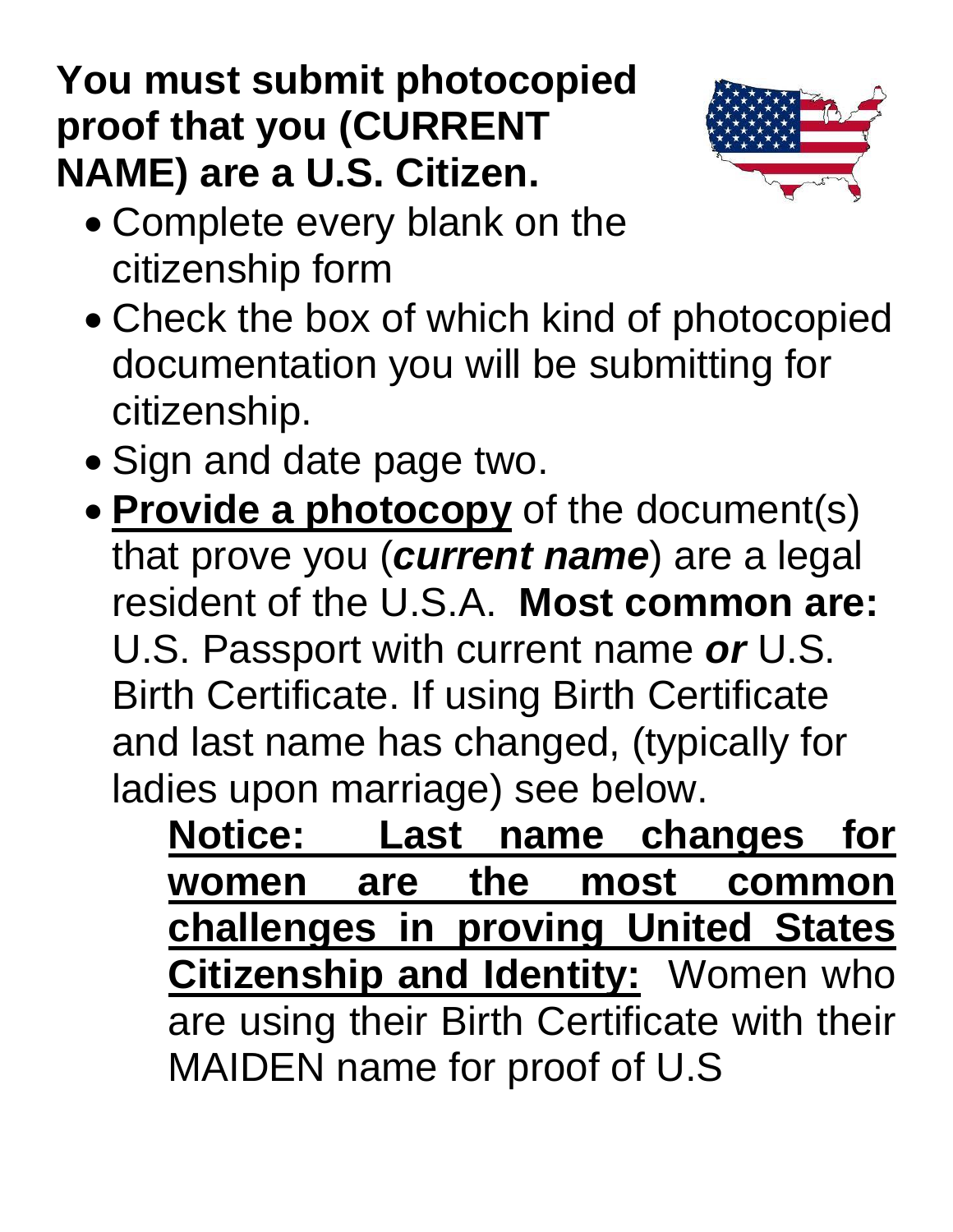Citizenship, and have taken a spouse's last name upon marriage(s), must provide marriage certificate(s) that prove sequential name change(s). Ladies, how many times have you changed your name since your U.S.A. birth? Last name changes affect citizenship and identity. Last name at birth  $\cdots$ --------- $\rightarrow$ ------------→------------last name now?

### **Step #4: Proof of AZ residency: Provide photocopy** of any **ONE**

document of an official nature indicating the applicant's name and current **physical AZ address**:

- AZ Driver's License/State ID
- Utility bill in applicant's name
- Letter from assisted living facility stating residency
- Anything of a formal nature to verify name/address



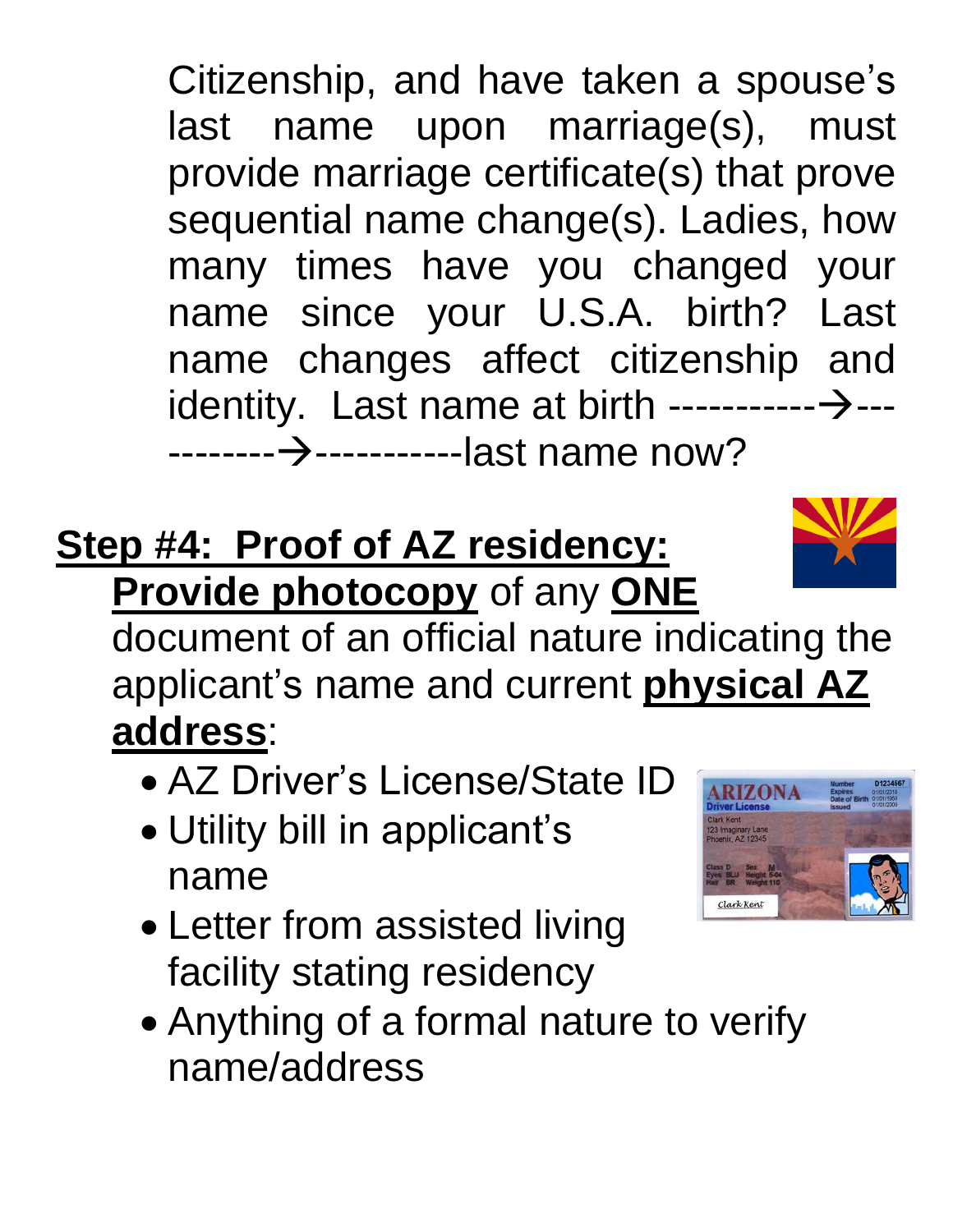# **If you do not complete the application as instructed, it will be returned to you with a pending information letter.**

# **Applicant Information:**

| <b>Last Name</b>           | <b>First</b>                              | <b>Middle</b>                                 |
|----------------------------|-------------------------------------------|-----------------------------------------------|
| Date of Birth:             |                                           |                                               |
| <b>Address</b><br>Arizona  | Apt. $#$<br>Zip Code                      | City                                          |
| <b>HOME PHONE #</b>        |                                           | <b>CELL PHONE#</b>                            |
|                            | Mailing Address (if different from above) |                                               |
|                            |                                           |                                               |
| <b>Applicant Signature</b> | Jate                                      |                                               |
|                            |                                           | Adults who have a P.O.A., please include that |
|                            | person's contact information.             |                                               |
| <b>Model choice:</b>       | Email:                                    |                                               |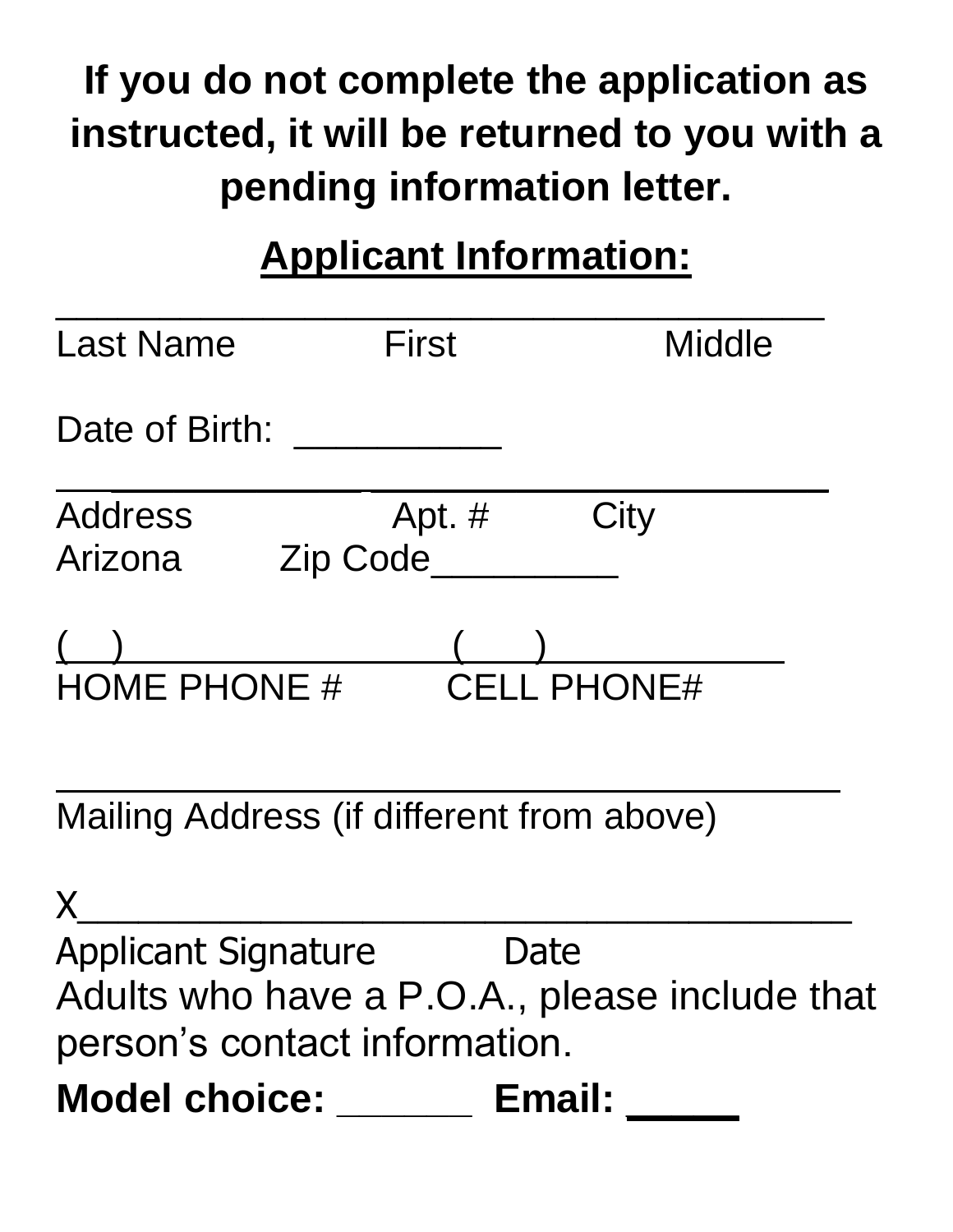

#### **Mail ALL application materials to: AzTEDP, 100 N. 15th Ave. Suite 104, Phoenix, AZ 85007 Ph: 602-542-3365 or toll free 1-866-223-3412**

| <b>AZIED</b> Equipment Distribution Program                                                                                                   |                                                                                                                | Email: AzTEDP@acdhh.az.gov                                                                           |                                                                                                                       |                   |  |
|-----------------------------------------------------------------------------------------------------------------------------------------------|----------------------------------------------------------------------------------------------------------------|------------------------------------------------------------------------------------------------------|-----------------------------------------------------------------------------------------------------------------------|-------------------|--|
|                                                                                                                                               | <b>APPLICANT</b> - AzTEDP is available for demonstrations                                                      |                                                                                                      | www.ACDHH.org                                                                                                         | PART A            |  |
|                                                                                                                                               |                                                                                                                |                                                                                                      |                                                                                                                       |                   |  |
| Last Name                                                                                                                                     | <b>First</b>                                                                                                   | Maiden<br>Middle                                                                                     | Date of Birth: mm/dd/yyyy                                                                                             |                   |  |
|                                                                                                                                               |                                                                                                                |                                                                                                      | Arizona                                                                                                               |                   |  |
| <b>Address</b>                                                                                                                                | Apt. $#$                                                                                                       | City                                                                                                 | <b>State</b>                                                                                                          | Zip Code          |  |
|                                                                                                                                               |                                                                                                                |                                                                                                      | American Sign Language?                                                                                               |                   |  |
| Home phone #                                                                                                                                  | Cell phone #                                                                                                   |                                                                                                      | yes or no                                                                                                             |                   |  |
|                                                                                                                                               | Mailing Address (if different from above)                                                                      | City                                                                                                 |                                                                                                                       | Zip Code          |  |
|                                                                                                                                               |                                                                                                                |                                                                                                      | Note: Applicants younger than 18 must have a Parent or Legal Guardian complete                                        |                   |  |
| Applicant Signature                                                                                                                           | Date                                                                                                           |                                                                                                      | and sign Part B. Adults who have a P.O.A. may choose to do the same.                                                  |                   |  |
| <b>Model choices:</b>                                                                                                                         |                                                                                                                |                                                                                                      | <b>Email:</b>                                                                                                         | @                 |  |
|                                                                                                                                               |                                                                                                                |                                                                                                      |                                                                                                                       |                   |  |
|                                                                                                                                               | PARENT / LEGAL GUARDIAN / P.O.A./HELPER/FRIEND                                                                 |                                                                                                      |                                                                                                                       | <b>PART B (IF</b> |  |
|                                                                                                                                               |                                                                                                                |                                                                                                      | Relationship: __ Parent __Legal Guardian __helper/friend                                                              |                   |  |
| Last Name (print)                                                                                                                             | Middle<br><b>First</b>                                                                                         |                                                                                                      | (please attach P.O.A. if applicable)                                                                                  |                   |  |
| Address (print)                                                                                                                               | Apt. #                                                                                                         | City                                                                                                 | <b>State</b>                                                                                                          | Zip Code          |  |
|                                                                                                                                               |                                                                                                                |                                                                                                      |                                                                                                                       |                   |  |
| Telephone                                                                                                                                     |                                                                                                                | E-mail Address                                                                                       |                                                                                                                       |                   |  |
|                                                                                                                                               |                                                                                                                |                                                                                                      | Note: As established in the Conditions of Acceptance, Parent or Legal Guardian listed herein is                       |                   |  |
| On behalf of applicant (IF NECESSARY)                                                                                                         |                                                                                                                |                                                                                                      | responsible for all equipment provided under the terms of this agreement.                                             |                   |  |
|                                                                                                                                               |                                                                                                                | <b>CERTIFYING PROFESSIONAL: A PROFESSIONAL must COMPLETE and SIGN this portion.</b>                  |                                                                                                                       | <b>PART C</b>     |  |
|                                                                                                                                               |                                                                                                                | I certify that the above-named person has the disability marked below and a need for accessible      |                                                                                                                       |                   |  |
|                                                                                                                                               |                                                                                                                | phone. I attest to my qualification as a person authorized to certify need as defined by R9-26-203.  |                                                                                                                       |                   |  |
| <b>Doctor</b>                                                                                                                                 |                                                                                                                | <b>I am licensed to practice as a(n): (Circle one)</b> Physician Assistant Dispensing Audiologist    |                                                                                                                       |                   |  |
| <b>Audiologist Hearing Aid Dispenser</b><br><b>Nurse Practitioner</b><br>Speech-Language Pathologist Rehabilitation Counselor (must have CRC) |                                                                                                                |                                                                                                      |                                                                                                                       |                   |  |
|                                                                                                                                               |                                                                                                                | within the State of Arizona, as evidenced by my professional license #: ____________________________ |                                                                                                                       |                   |  |
|                                                                                                                                               |                                                                                                                |                                                                                                      |                                                                                                                       |                   |  |
|                                                                                                                                               |                                                                                                                |                                                                                                      |                                                                                                                       |                   |  |
|                                                                                                                                               |                                                                                                                |                                                                                                      |                                                                                                                       |                   |  |
|                                                                                                                                               |                                                                                                                |                                                                                                      |                                                                                                                       |                   |  |
| As an Arizona Professional, I certify that the above named Applicant (Part A) is:<br><b>Speech Challenged</b>                                 |                                                                                                                |                                                                                                      |                                                                                                                       |                   |  |
| <b>Deaf</b>                                                                                                                                   | <b>Hard of Hearing</b>                                                                                         | <b>DeafBlind</b>                                                                                     |                                                                                                                       |                   |  |
| therefore has a need for accessible telephone equipment to the best of my knowledge.                                                          |                                                                                                                |                                                                                                      |                                                                                                                       |                   |  |
| $X_{\cdot}$                                                                                                                                   | <u> 1989 - Jan Barnett, fransk politiker (d. 1989)</u><br><b>Signature of Certifying PROFESSIONAL required</b> | DATE:                                                                                                | <u> 1980 - Andrea Aontaithe ann an t-Aontaithe ann an t-Aontaithe ann an t-Aontaithe ann an t-Aontaithe ann an t-</u> | Feb. 2022         |  |
|                                                                                                                                               |                                                                                                                |                                                                                                      |                                                                                                                       |                   |  |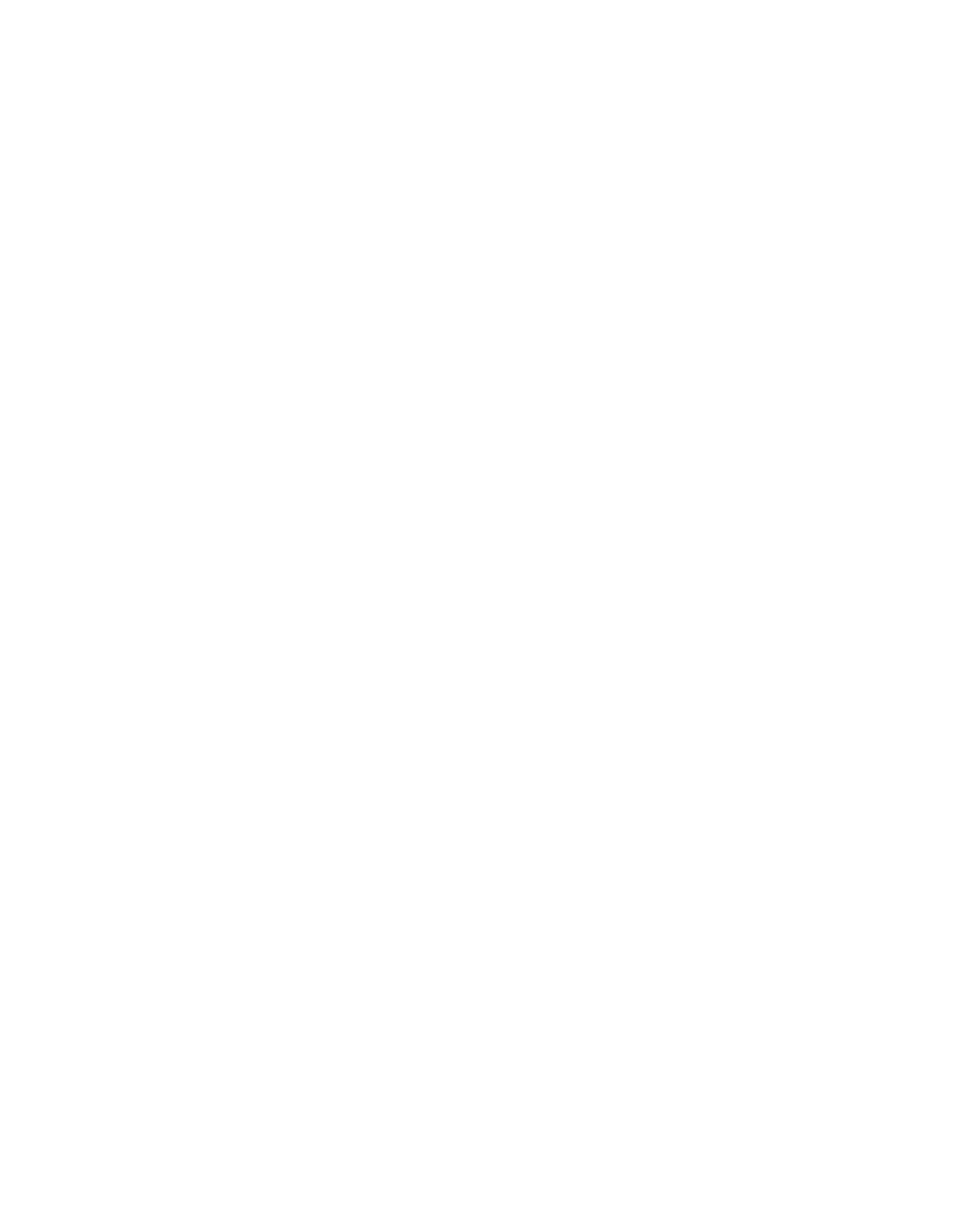**I certify that the above-named person has the disability marked below and a need for accessible phone. I attest to my qualification as a person authorized to certify need as defined by R9-26-203.** 

**I am licensed to practice as a(n):** 

- **(Circle one) Physician Assistant**
	- • **Dispensing Audiologist**
		- **Doctor**
		- **Audiologist**
		- **Hearing Aid Dispenser** 
			- **Nurse Practitioner**
	- **Speech-Language Pathologist**
	- **Rehabilitation Counselor** *(with CRC)*

**within the State of Arizona, as evidenced by my professional license #:\_\_\_\_\_\_\_\_\_\_**

Professional *Printed* name:\_\_\_\_\_\_\_\_\_\_\_\_\_\_\_

Business address: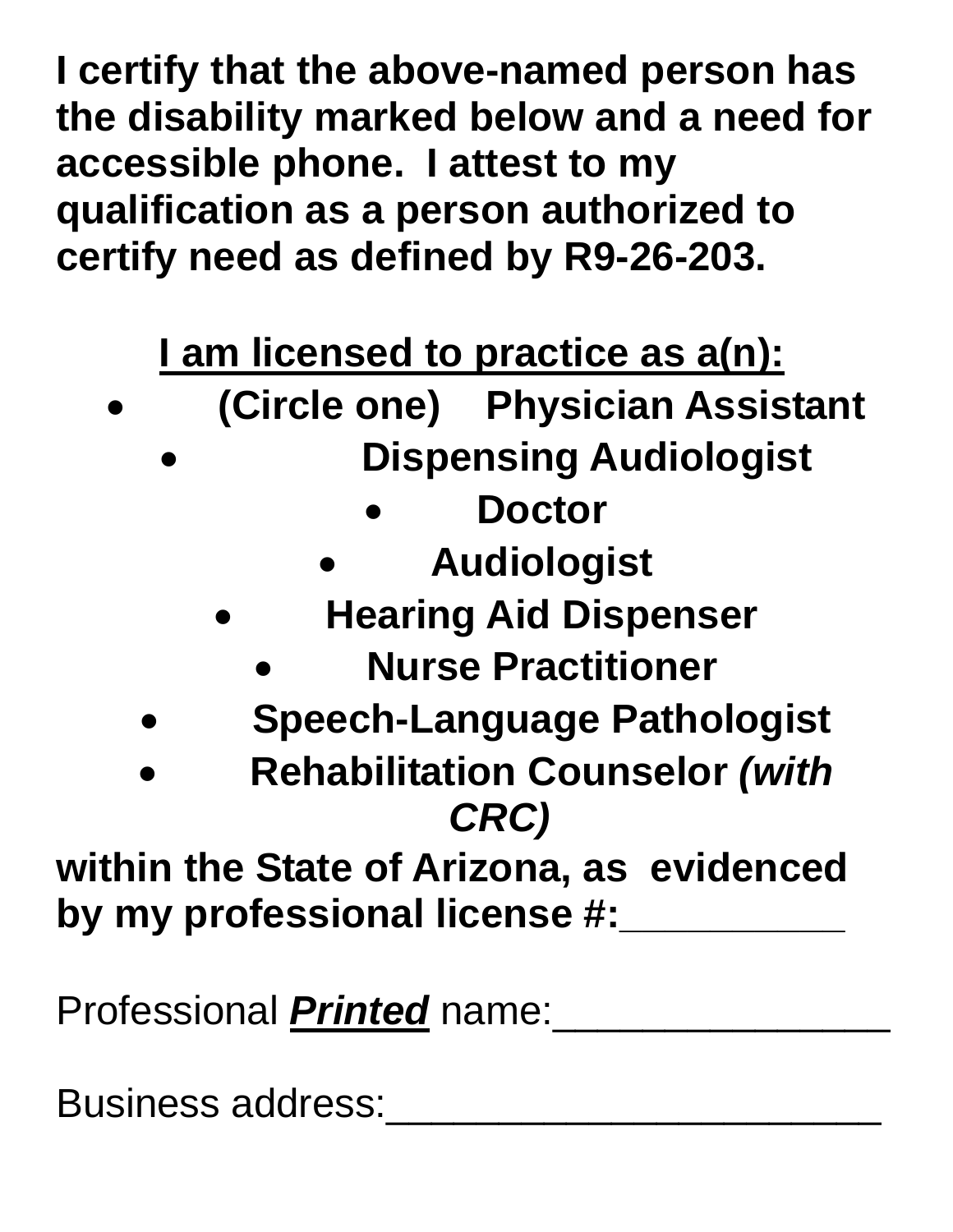| Telephone: |  |
|------------|--|
| Email:     |  |

**As an Arizona Professional, I certify that the above named Applicant (Part A) is:** 

- o **Deaf**
- o **Hard of Hearing**
- o **DeafBlind**
- o **Speech-Impaired**

**therefore has a need for accessible telephone equipment to the best of my knowledge.** 

 $DATE:$ **Signature of Certifying PROFESSIONAL required**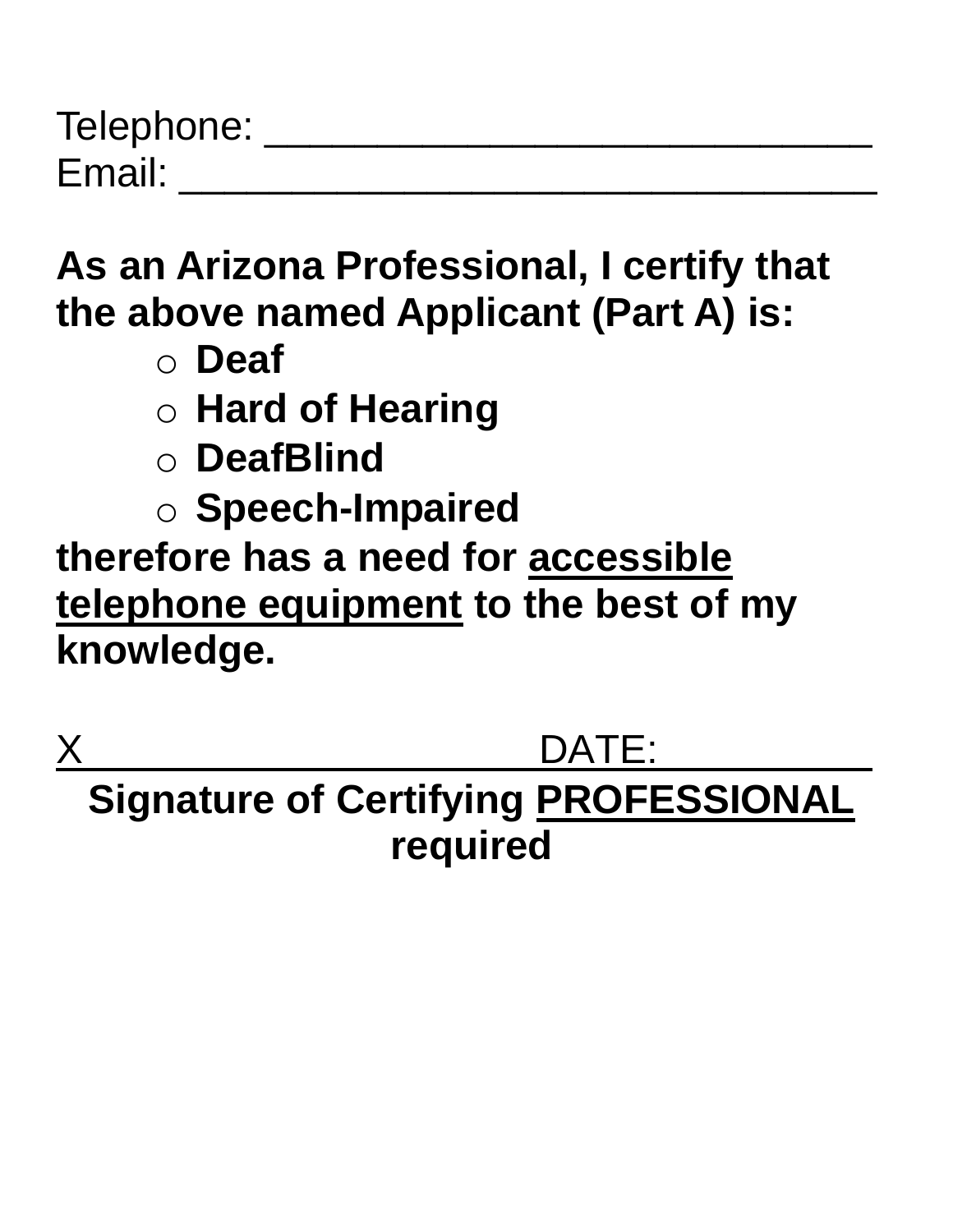#### **CONDITIONS OF ACCEPTANCE for the ARIZONA TELECOMMUNICATIONS EQUIPMENT DISTRIBUTION PROGRAM (AzTEDP)**

**Residency:** I am a resident of Arizona and am providing proof in the form of an Arizona ID **OR** utility bill in my name. In the event of nonuse or death during the warranty period of equipment chosen, it must be returned to ACDHH/AzTEDP. I am also enclosing proof of my United States legal presence as described on the STATEMENT OF (U.S.) CITIZENSHIP AND ALIEN STATUS FOR STATE PUBLIC BENEFITS FORM.

**Property**: I understand that I am to keep the box, lines, & instruction manual in the event it may need to be serviced. VOUCHER equipment becomes my personal property at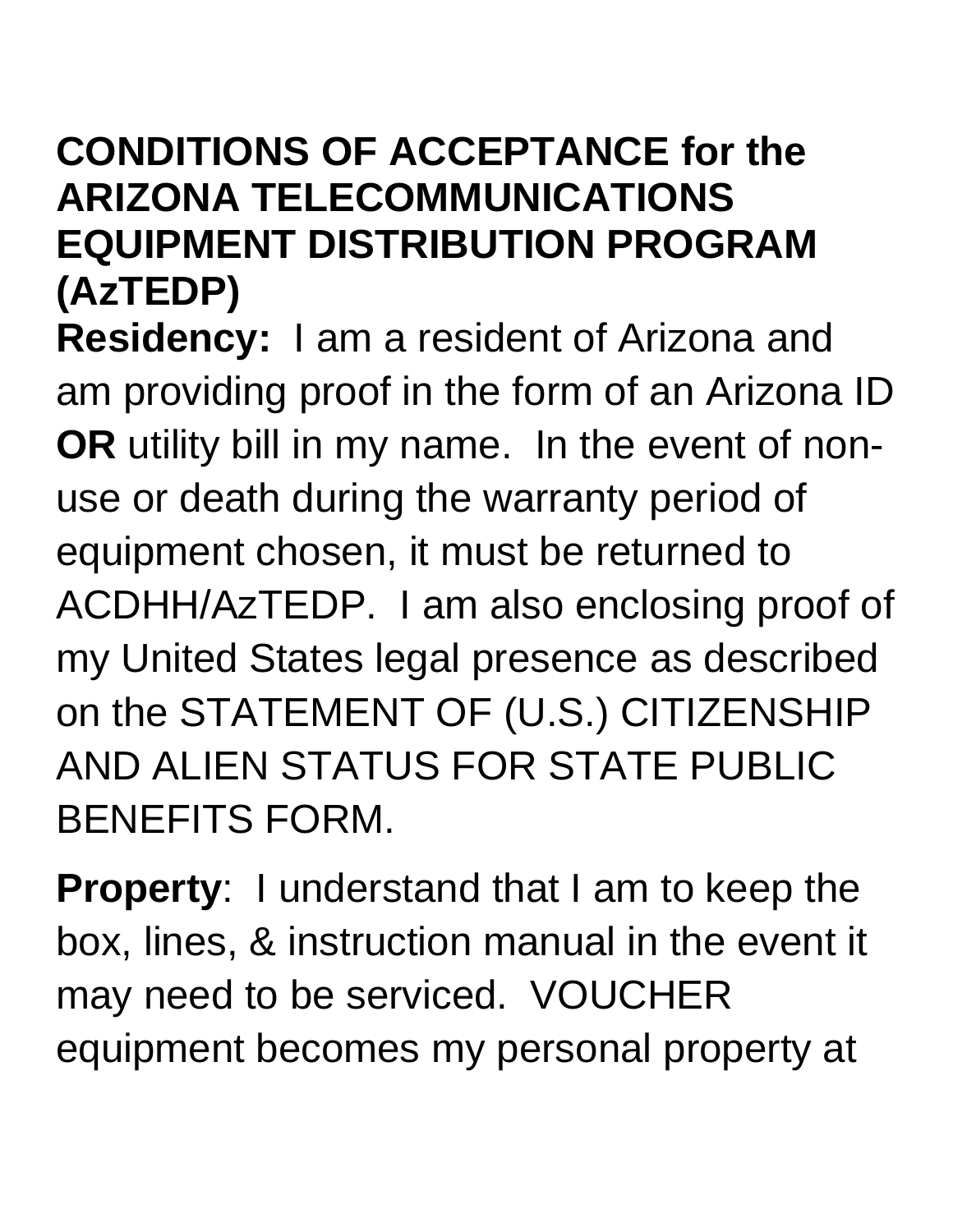the end of manufacturer warranty period. I will then be able to receive another device.

**Voucher:** I am eligible for one new VOUCHER device and/or one alerting device upon end of manufacturer warranty. I understand AzTEDP buys one telephone and one alerting device for me per warranty expiration. I understand that CAPTEL is issued directly and will NEVER become my property.

**Damage, Repair, Loss, and Theft:** I am financially responsible for the loss of or damage to the device. I will inform AzTEDP if my device is lost or stolen and will report any theft of the State-owned device to the police and submit a copy of the police report to AzTEDP.

**Travel/ Move out of State:** I may take the device out of the state for not more than ninety (90) days at a time. I must return voucher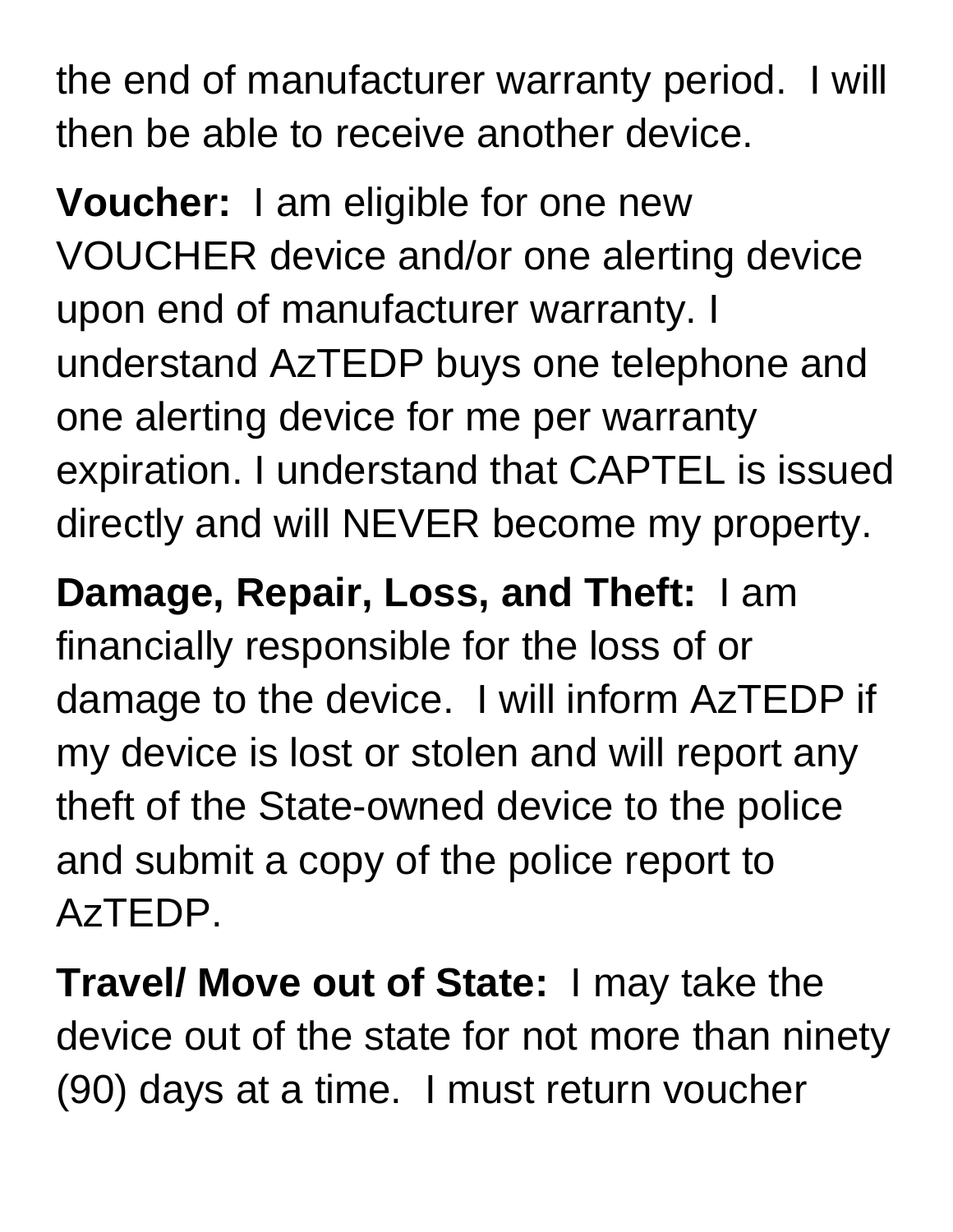device to AzTEDP within 90 days of moving out of the State of Arizona.

**Change of Address:** I must notify AzTEDP within thirty (30) days of any change in my Arizona address and phone number.

**Liability:** I will not hold AzTEDP and the State of Arizona liable for any damages, and/or expenses arising from the use or misuse of these device(s).

**Used equipment:** I MAY be issued a used loaner device at the discretion of the AzTEDP staff according to program operation, supply and demand. All devices have been cleaned and tested to ensure proper function. I will be responsible for plugging in the equipment. Demonstrations are available upon request.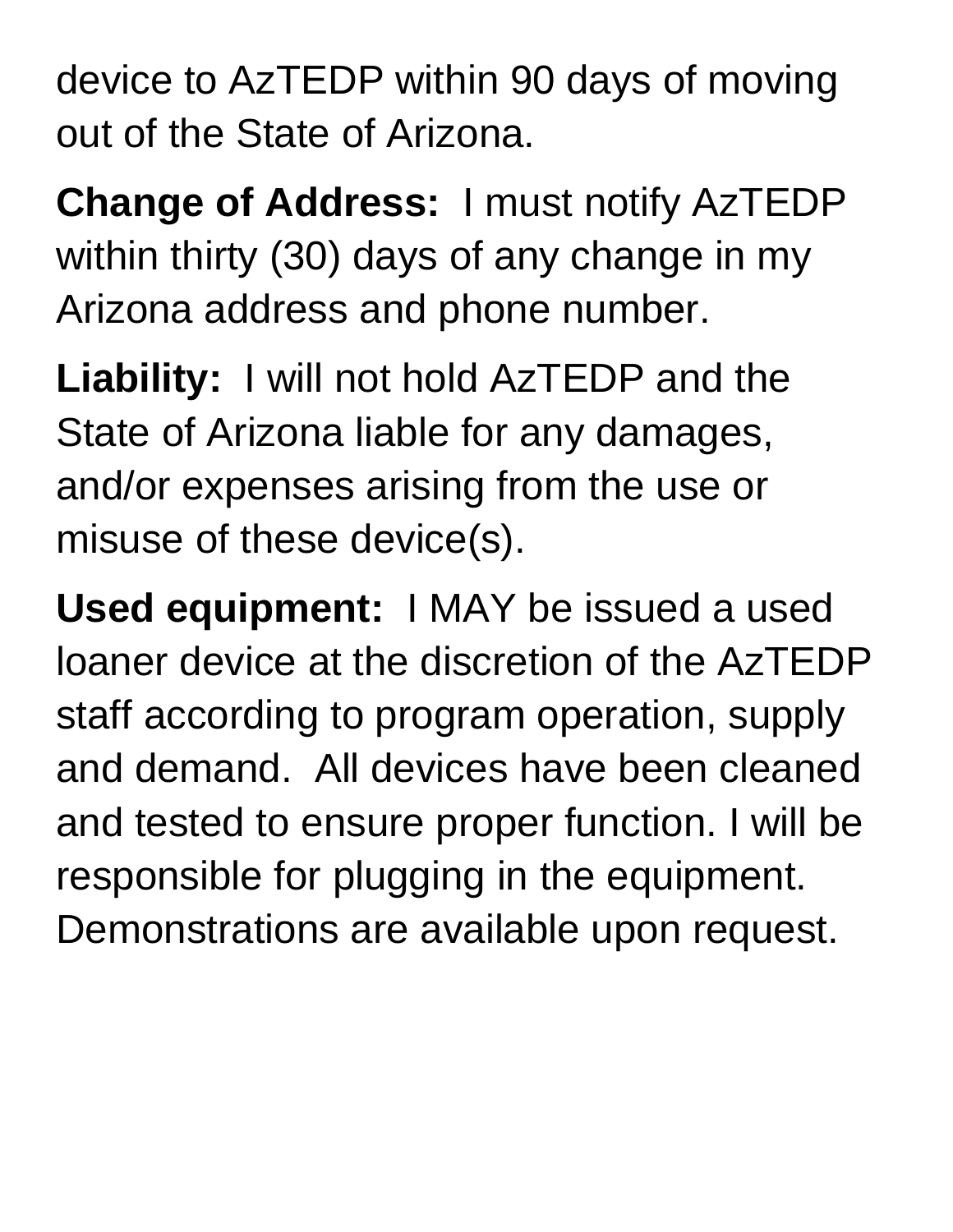Applicant Signature: \_\_\_\_\_\_ Date: \_\_\_\_\_\_\_\_\_

 $\overline{\phantom{a}}$  , where  $\overline{\phantom{a}}$  , where  $\overline{\phantom{a}}$  , where  $\overline{\phantom{a}}$  , where  $\overline{\phantom{a}}$ 

I currently communicate best by:

#### **Mail all forms and supporting documentation to: AzTEDP 100 N. 15th Ave. Suite 104, Phoenix, AZ 85007 1-866-223-3412 or (602) 542-1124**

 $\frac{1}{2}$  ,  $\frac{1}{2}$  ,  $\frac{1}{2}$  ,  $\frac{1}{2}$  ,  $\frac{1}{2}$  ,  $\frac{1}{2}$  ,  $\frac{1}{2}$  ,  $\frac{1}{2}$  ,  $\frac{1}{2}$  ,  $\frac{1}{2}$  ,  $\frac{1}{2}$  ,  $\frac{1}{2}$  ,  $\frac{1}{2}$  ,  $\frac{1}{2}$  ,  $\frac{1}{2}$  ,  $\frac{1}{2}$  ,  $\frac{1}{2}$  ,  $\frac{1}{2}$  ,  $\frac{1$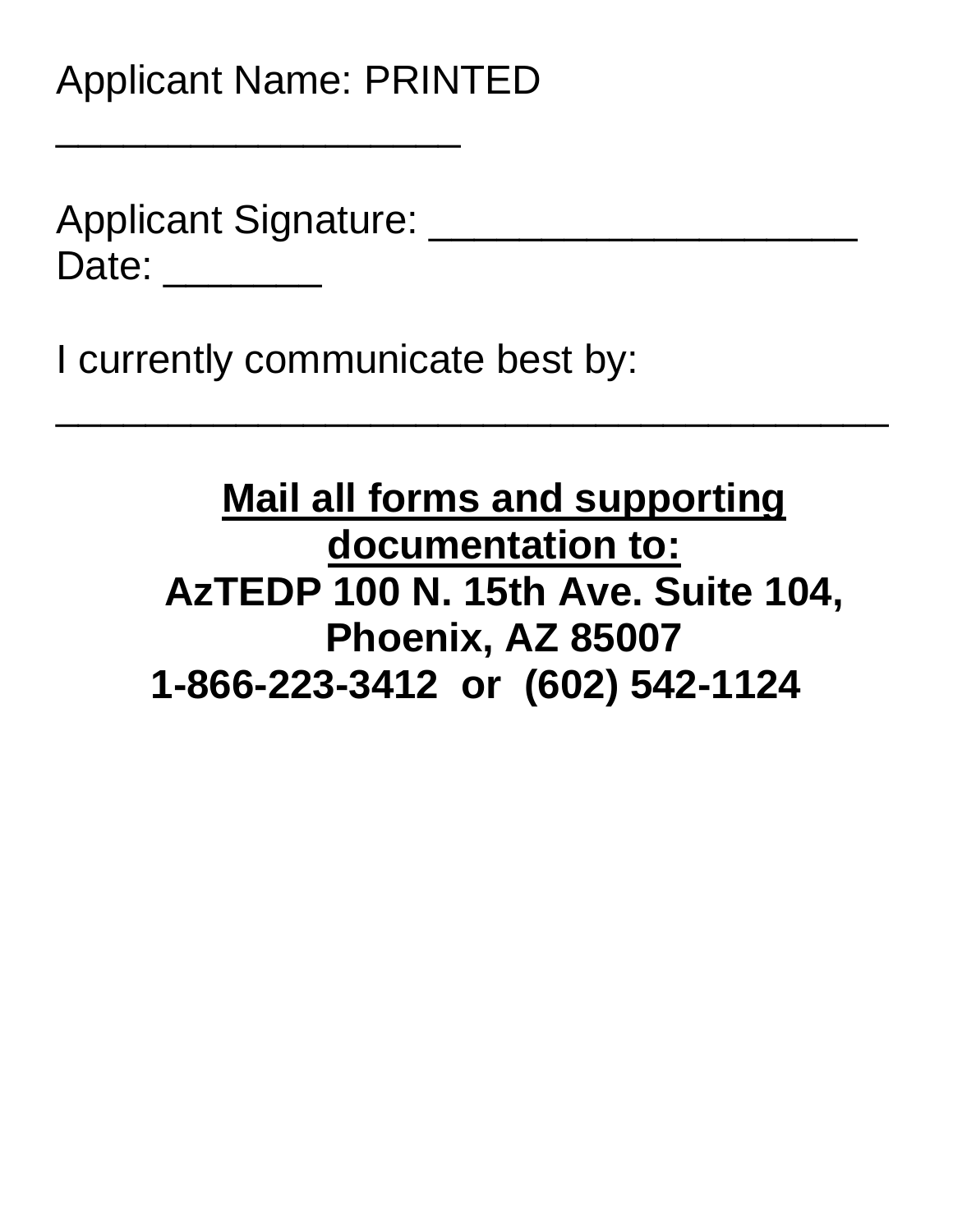STATEMENT OF **UNITED STATES CITIZENSHIP** AND ALIEN STATUS FOR STATE PUBLIC BENEFITS



**The applicant must provide photocopied document(s) to prove UNITED STATES of AMERICA Citizenship/identity.**

**\_\_\_\_\_\_\_\_\_\_\_\_\_\_\_\_\_\_\_\_\_\_\_\_\_\_\_\_\_\_\_\_\_\_ (PRINT CURRENT NAME OF APPLICANT) IS IN THE UNITED STATES LEGALLY. CITIZENSHIP OR NATIONAL STATUS IN THE CURRENT NAME OF THE APPLICANT MUST BE PROVEN. A LEGIBLE COPY OF AN APPROVED DOCUMENT DEMONSTRATING UNITED STATES CITIZENSHIP OR NATIONALITY OF THE APPLICANT (WITH APPLICABLE NAME CHANGE DOCUMENTATION) MUST BE SUBMITTED WITH APPLICATION.** First time AzTEDP applicant OR Continuing AzTEDP client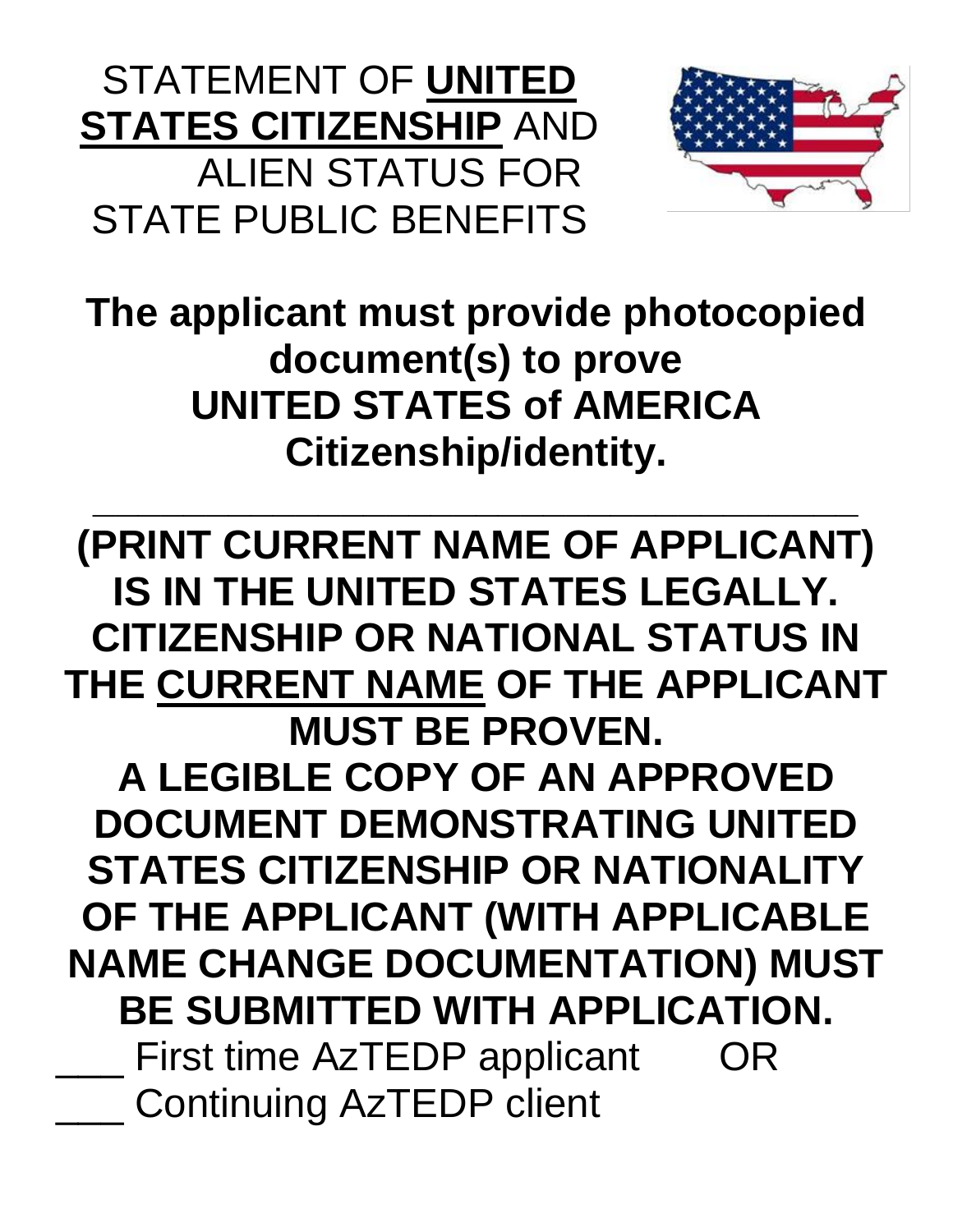Please CHECK below which PHOTOCOPIED document you will be submitting.

□ 1. BIRTH CERTIFICATE showing birth in one of the 50 states, or its territories;



Look at the BIRTH CERTIFICATE: If your name has changed (marriage, etc.), additional documentation is required to prove sequential name change(s) that lead to the applicant's **current name.**

 $\overline{\phantom{a}}$  2. United States Passport; current or expired is accepted;

 $^{-1}$  3. Report of birth abroad of a United States Citizen (FS-240);

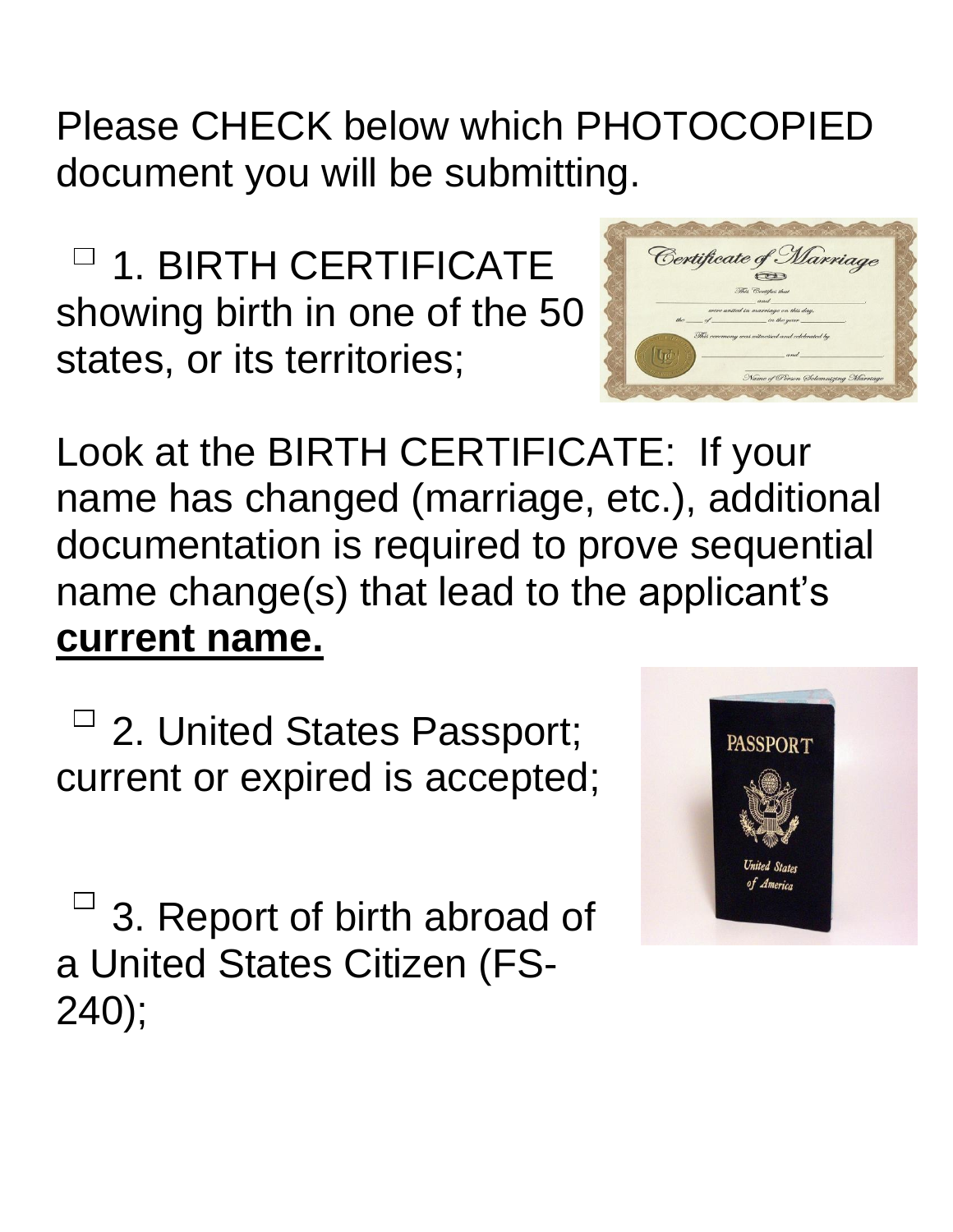4. Certificate of Birth (FS-545) or Certification of Report of Birth (DS-1350);

 $\Box$  5. Form N-561, Certificate of Citizenship;

6. Form I-872, American Indian Card with  $\Box$ statement identifying the bearer as a United States Citizen;

7. Religious record recorded in one of the 50 states; (Baptism – commonly used)

 $\Box$  8. Evidence of civil service employment by the United States government before June 1, 1976;

 $\sqcup$  9. Early school records, showing the date of admission to the school, the applicant's date and United

 $\Box$ 

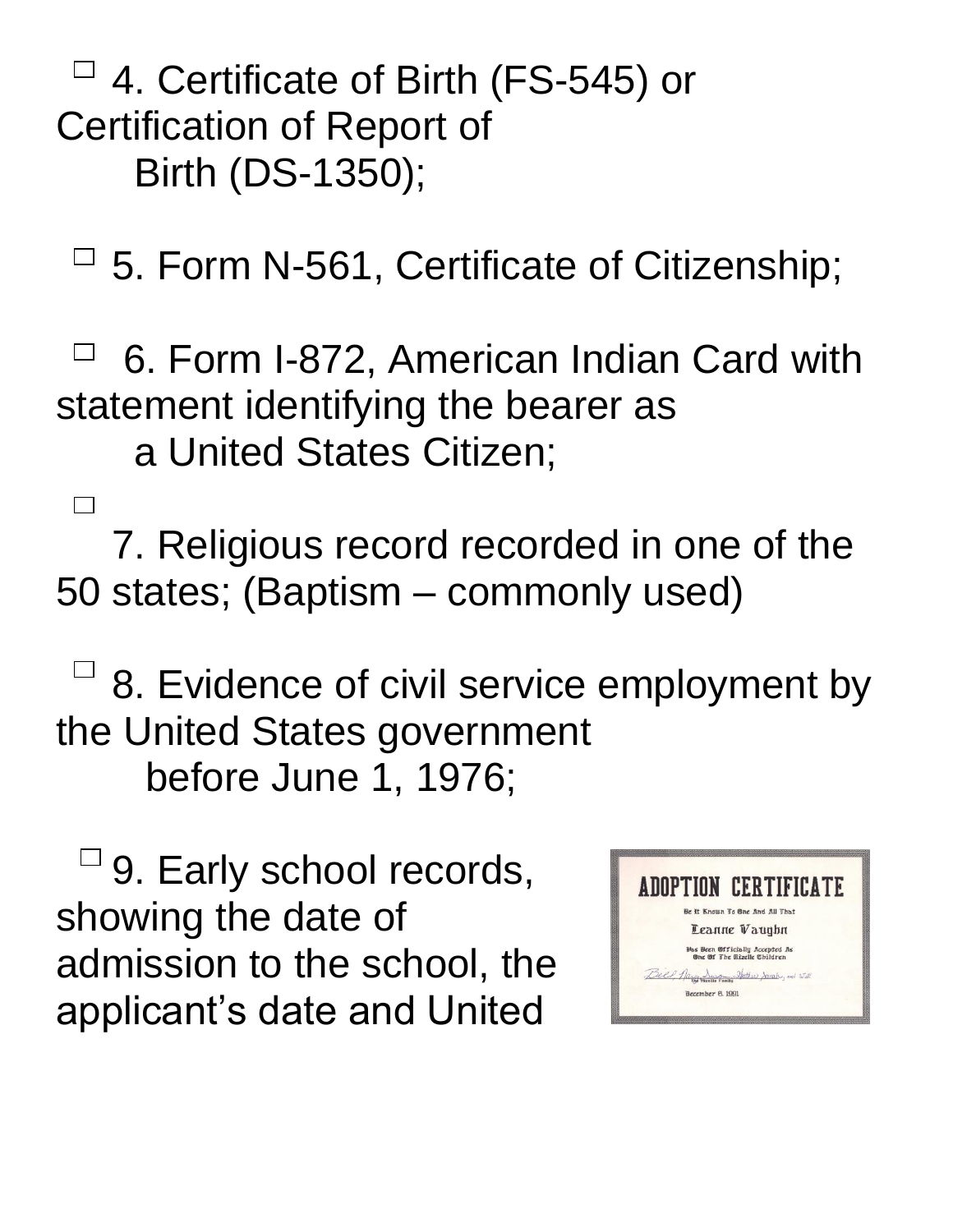States place of birth, United States nationality or a United States place of birth, and applicant's date of birth or age;

 $\overline{\phantom{a}}$  10. Adoption finalization papers showing the applicant's name and place of birth in one of the 50 states;

 $\overline{\phantom{a}}$  11. Any other document that establishes a United States place of birth or otherwise indicates U.S. nationality (e.g. U.S. hospital record).

**A.** Are you a Citizen or National of the United States? \_\_\_ Yes \_\_\_ No **B.** If "**Yes**" , what city, state and country were you born in? CITY \_\_\_\_\_\_\_\_\_\_\_\_\_\_\_\_\_\_ STATE \_\_\_\_\_\_\_\_\_\_\_\_\_\_\_ COUNTRY \_\_\_\_\_\_\_\_\_\_\_\_\_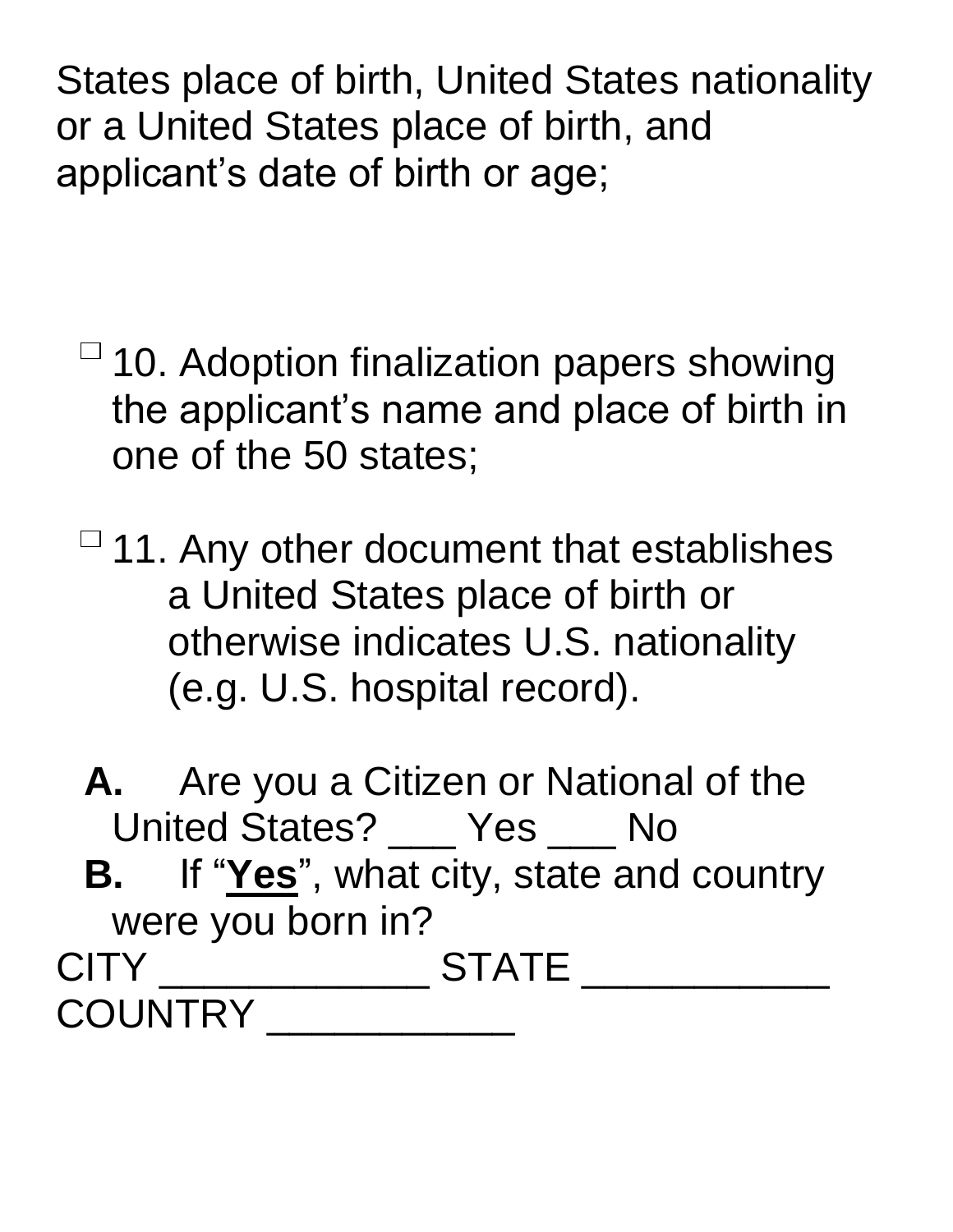# *DECLARATION:*

I declare under penalty of perjury under the laws of the state of Arizona that the answers I have given are true and correct to the best of my knowledge.

X\_\_\_\_\_\_\_\_\_\_\_\_\_\_\_\_\_\_\_\_\_\_ Date\_\_\_\_\_\_

Applicant signature required

Please submit ALL completed application FORMS and photocopied documentation you have gathered per instructions to:

# AzTEDP

 Phoenix metro: 602-542-3365 100 N. 15th Avenue, Suite 104 Phoenix, AZ 85007 Toll free: 1-866-223-3412 [aztedp@acdhh.az.gov](mailto:aztedp@acdhh.az.gov) or [V.Thompson@acdhh.az.gov](mailto:V.Thompson@acdhh.az.gov)